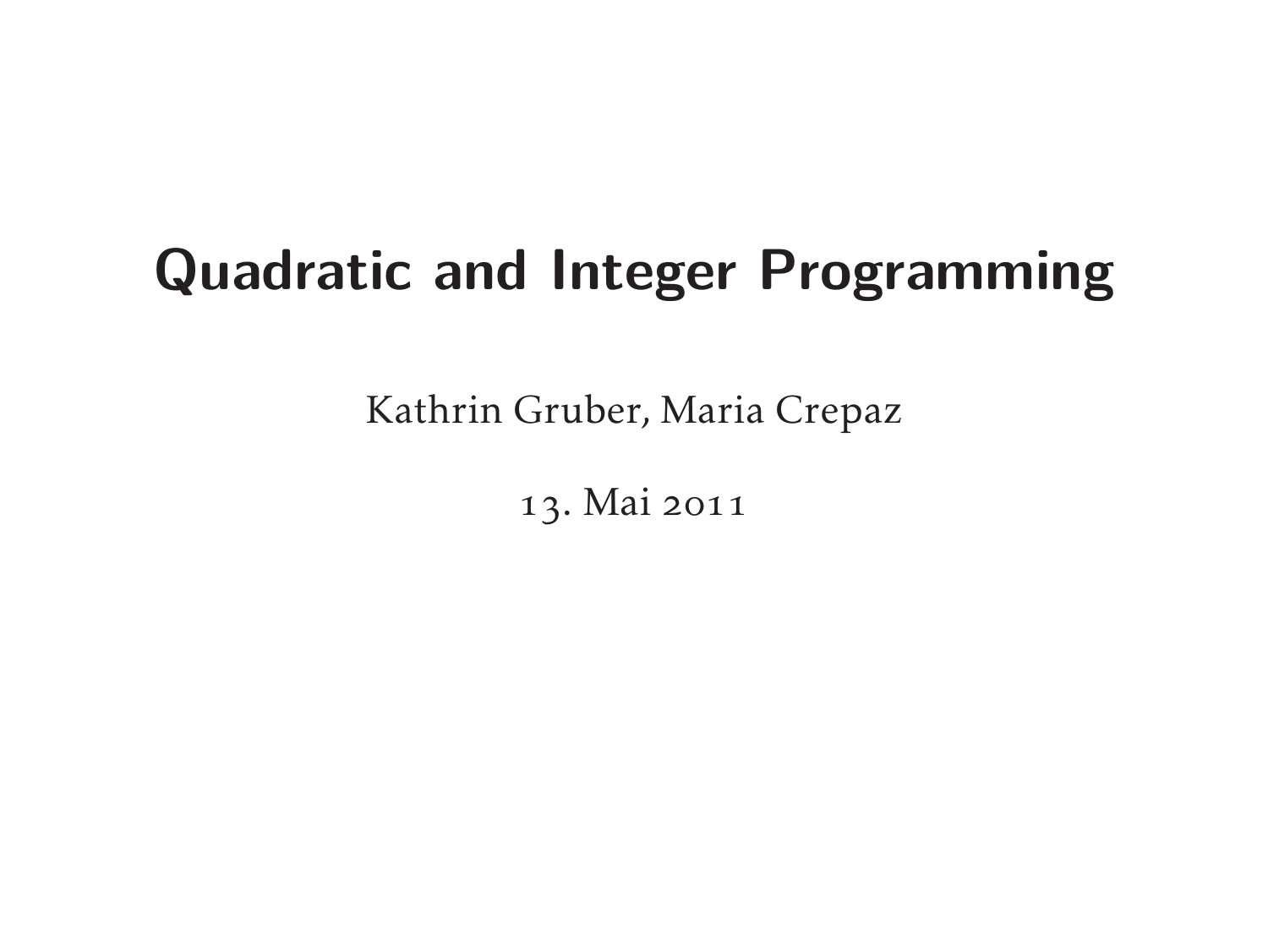### **1111 1 Quadratic Programming**

**1.1 The Quadratic Programming Problem** Standard form:

$$
\min_{x} \frac{1}{2} x^T Q x + c^T x
$$
  
\n
$$
A x = b
$$
  
\n
$$
x \ge 0
$$
\n(1)

 $A \in \mathbb{R}^{m \times n}$ ,  $b, c \in \mathbb{R}^m$ ,  $Q \in \mathbb{R}^{n \times n}$  is positive semidefinite  $y^T Q y \geq$   $\circ$ ,  $x \in \mathbb{R}^n$ 

e.g. OLS are QP without constraints, Markovitz mean-variance optimization problem

The dual problem:

$$
\max_{x,y,s} b^T y - \frac{1}{2} x^T Q x
$$
  
\n
$$
A^T y - Q x + s = c
$$
  
\n
$$
x,s \ge 0
$$
\n(2)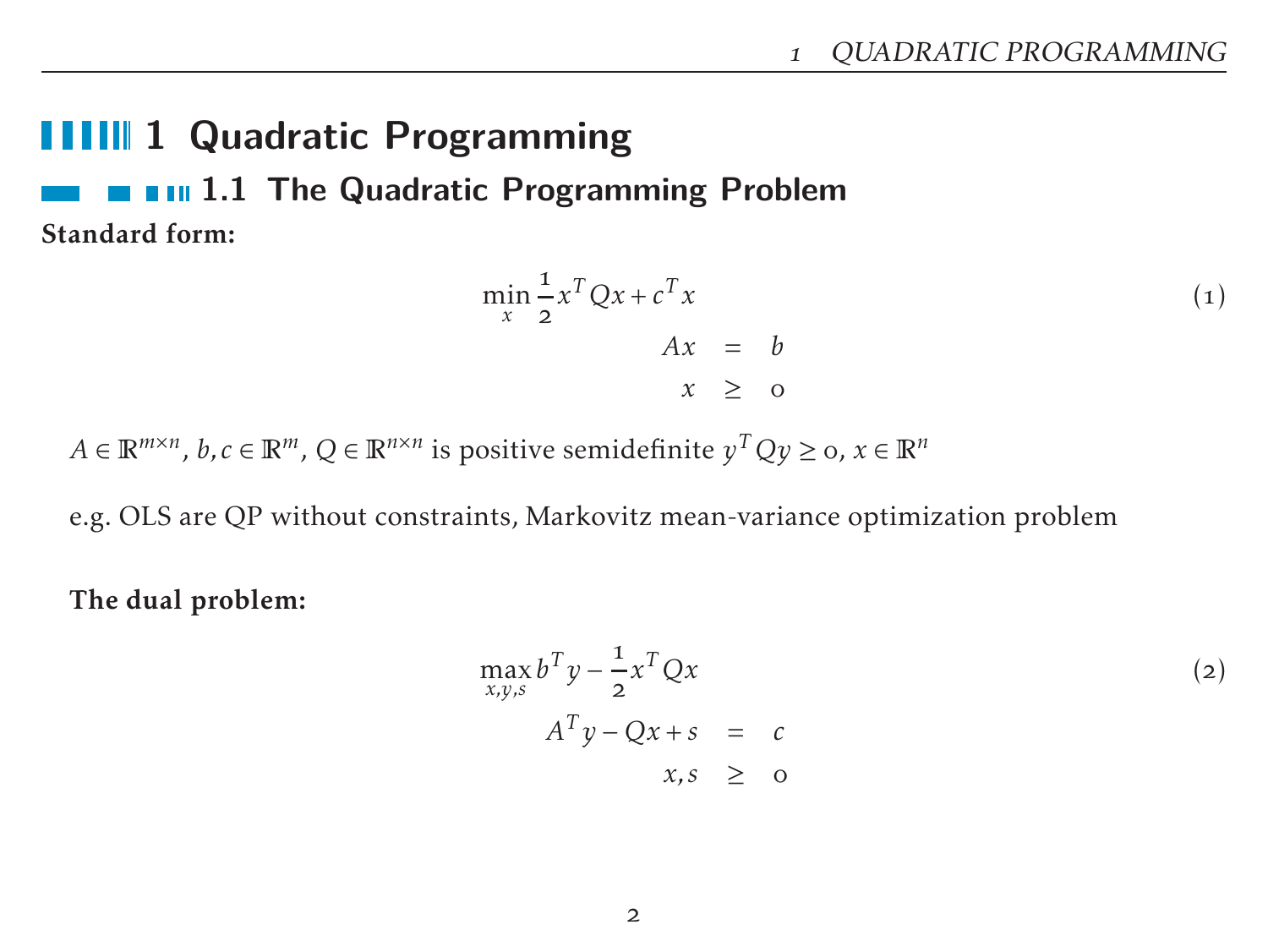Optimality conditions: *Karush-Kuhn-Tucker Theorem* (KKT conditions)  $\Rightarrow$  List of conditions which are necessarily satisfied at any local optimal solution

- *primal feasibility:*  $Ax = b, x \ge 0$
- *dual feasibility:*  $A^T y = Qx + s = c, s \ge 0$
- *complementary slackness:*  $x_i$ ,  $s_i$  =  $\text{o}$  ( $\forall i$  =  $\text{1}, \ldots, \text{n}$ )

In matrix notation

$$
F(x, y, s) = \begin{bmatrix} A^T y - Qx + s - c \\ Ax - b \\ XSe \end{bmatrix} = \begin{bmatrix} 0 \\ 0 \\ 0 \end{bmatrix}, \quad (x, s) \ge 0
$$

### **1.1.2 Interior Point Methods (IPM)**

- To solve LPs in and QPs in polynomial time
- based on Newthon's method but modified to handle inequality constraints
- *Path-following algorithms*, *centered Newthon-direction*, *neighborhoods of the central path*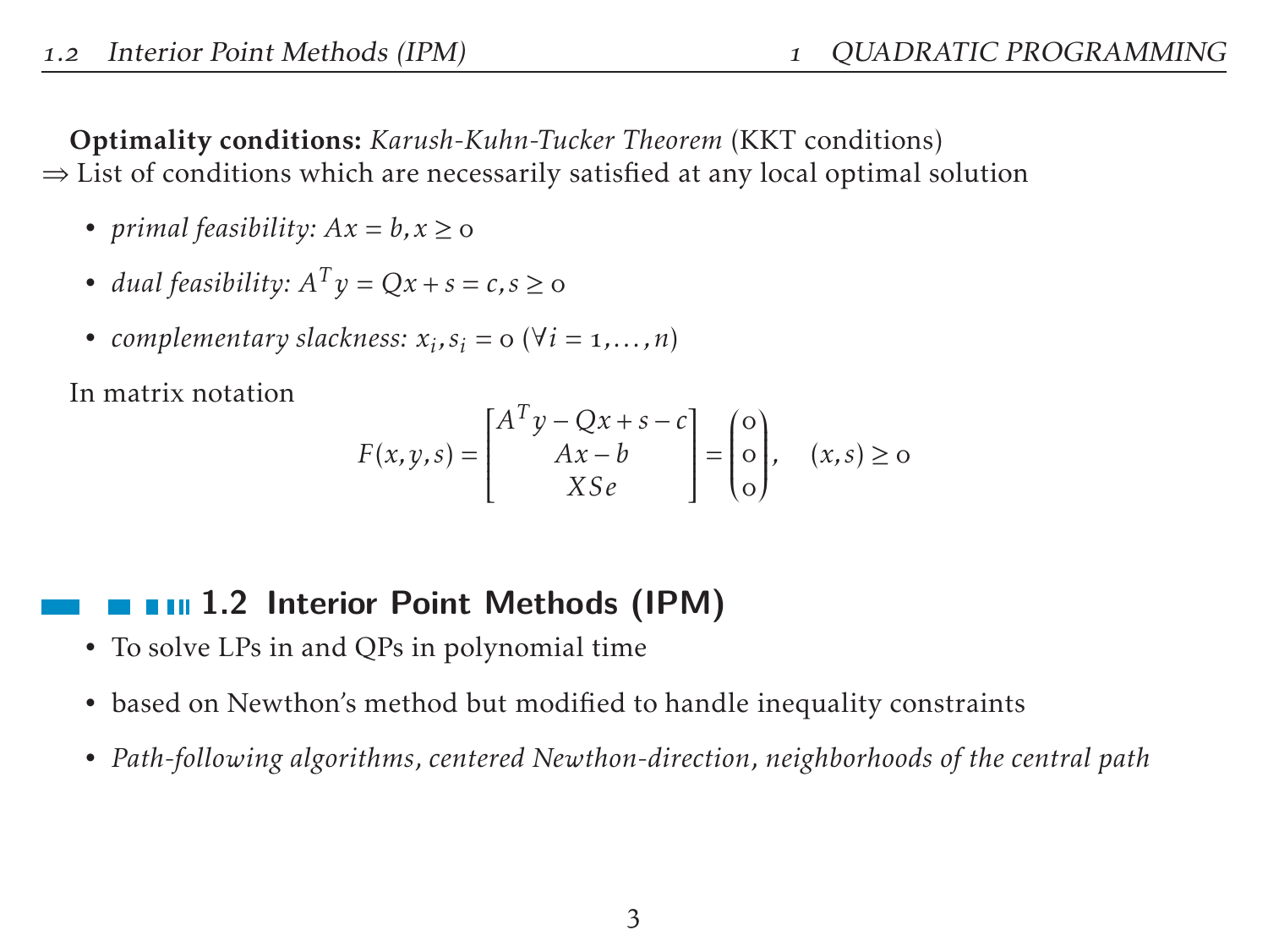## **11111 2 QP Models: Portfolio Optimization**

### **2.1 Mean-Variance Optimization**

Markowitz' theory of mean-variance optimization (MVO) is about the selection of portfolios of securities (or asset classes) in a manner that trades off the expected returns and the perceived risk of potential portfolios. Mathematically the formulation produces a quadratic programming problem:

$$
\min_{x} \frac{1}{2} x^T Q x
$$
  
\n
$$
\mu^T x \ge R
$$
  
\n
$$
A x = b
$$
  
\n
$$
C x \ge d
$$
\n(3)

Where

- *x* is the proportion of the total funds invested in security *i*.
- $Q = (\sigma_{ij})$  is the  $n \times n$  symmetric covariance matrix.
- *µ* and *σ* are the expected return and the standard deviation of the return.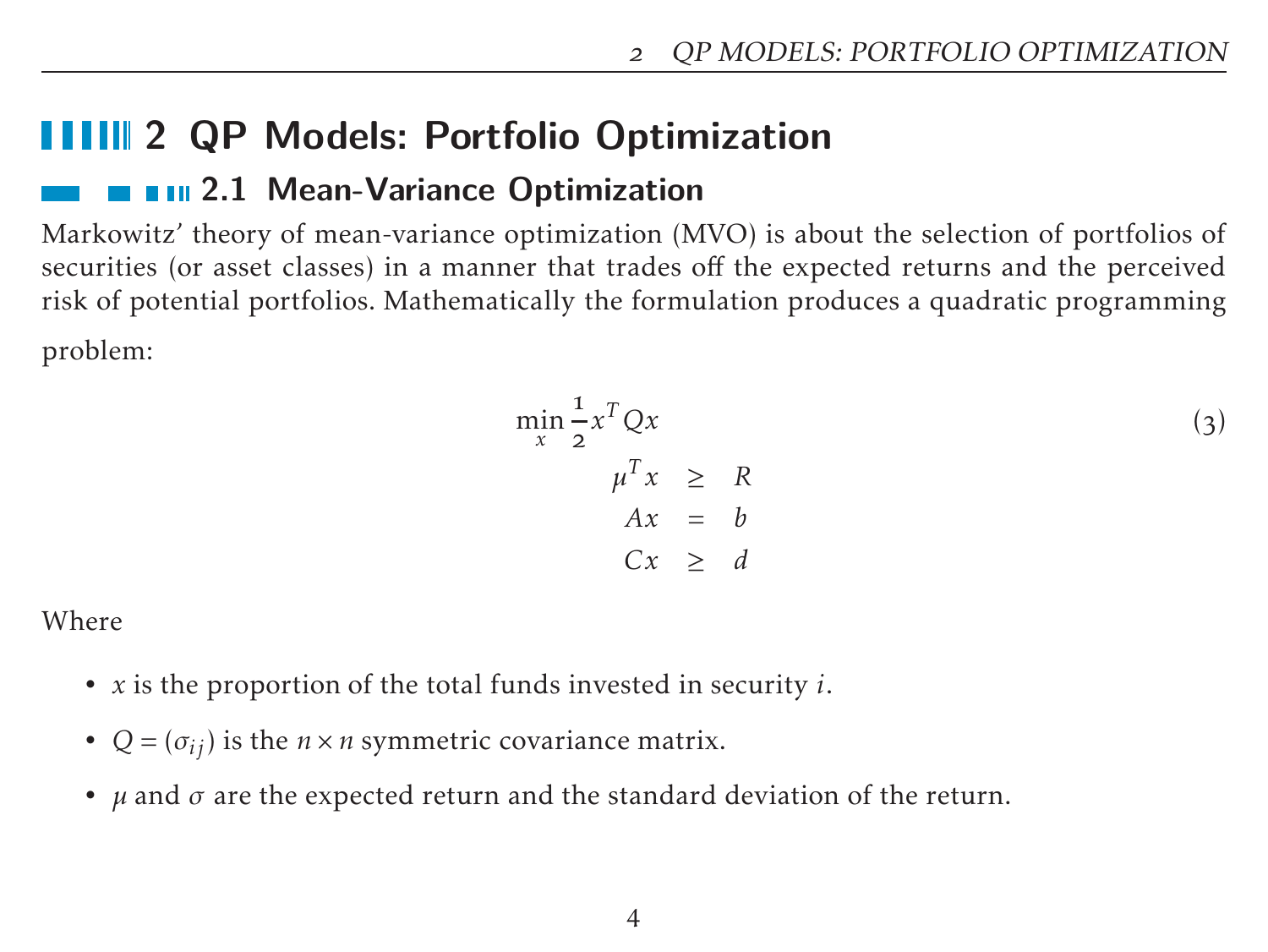- *A* is an  $m \times n$  matrix e.g. the weights of the portfolio that should equal  $b = 1$ .
- *C* is a *p* × *n* matrix e.g. all the assets of the portfolio.
- *d* is a *p*-dimensional vector, if  $p = 0$  short sales are not allowed.

### **2.2 Efficient Portfolio**

Definition: Recall that a feasible portfolio x is called effcient if it has the maximal expected return among all portfolios with the same variance, or alternatively, if it has the minimum variance among all portfolios that have at least a certain expected return. The collection of effcient portfolios form the effcient frontier of the portfolio universe. The effcient frontier is often represented as a curve in a two-dimensional graph where the coordinates of a plotted point corresponds to the expected return and the standard deviation on the return of an effcient portfolio. Since we assume that *Q* is positive defnite, the variance is a strictly convex function of the portfolio variables and there exists a unique portfolio that has the minimum variance.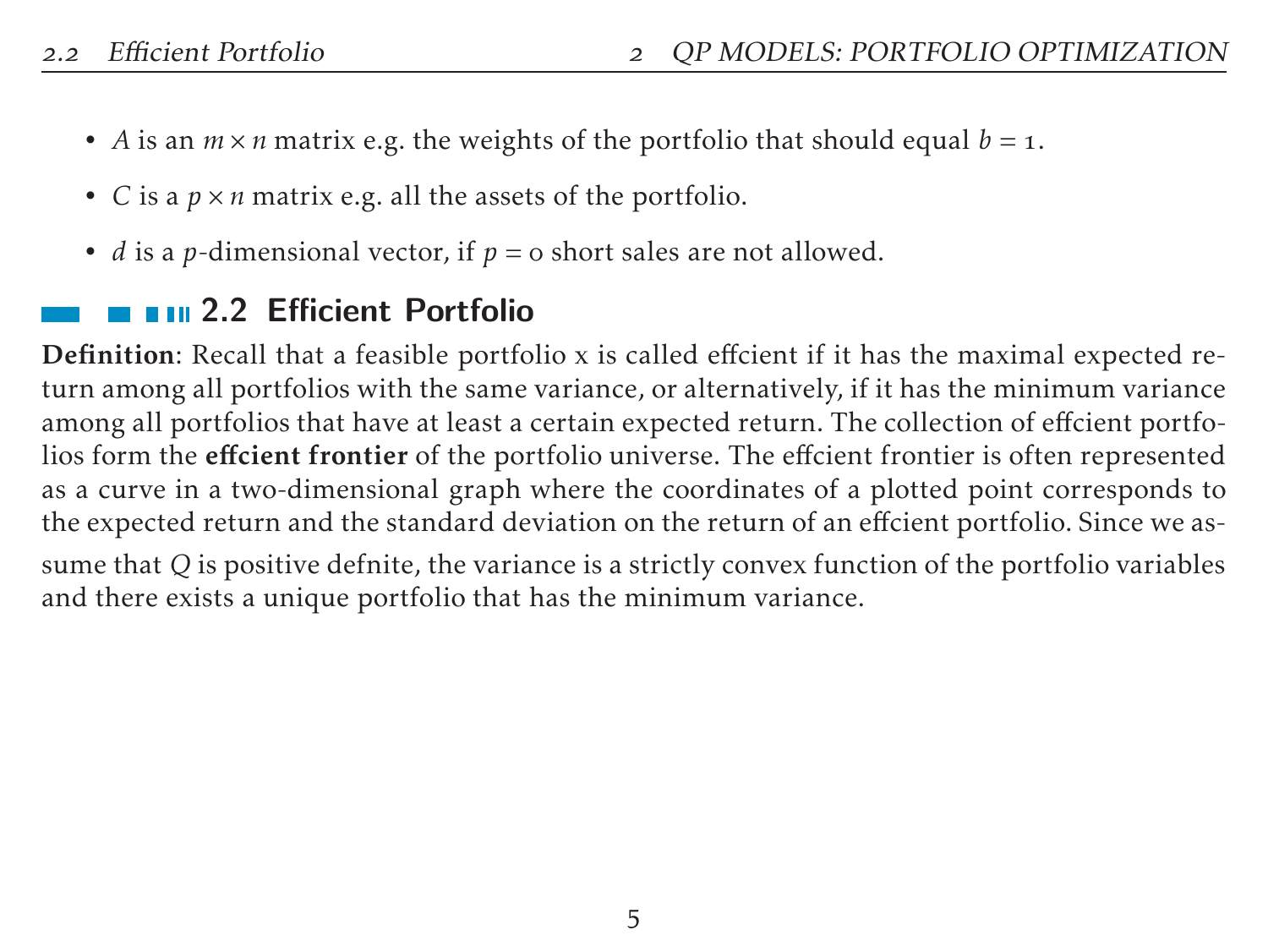### **2.3 Markovitz Example**

We apply Markowitz's MVO model to the problem of constructing a portfolio of US stocks, bonds and cash. We use historical data for the returns of these three asset classes: The S& P 500 index for the returns on stocks, the 10-year Treasury bond index for the returns on bonds, and we assume that the cash is invested in a money market account whose return is the 1-day federal fund rate. The times series for the Total Return are given for each asset between 1960 and 2003.

Let  $R_i$  denote the random rate of return of asset *i*. From the above historical data, we can compute the arithmetic mean rate of return for each asset:

$$
r_i = \frac{1}{T} \sum_{t=1}^{T} r_{it}
$$

Or the geometric mean instead of the arithmetic mean:

$$
\mu_i = \left(\prod_{t=1}^T (1 + r_{it})\right)^{\frac{1}{T} - 1}
$$

Now we set up the quadratic programm for portfolio optimization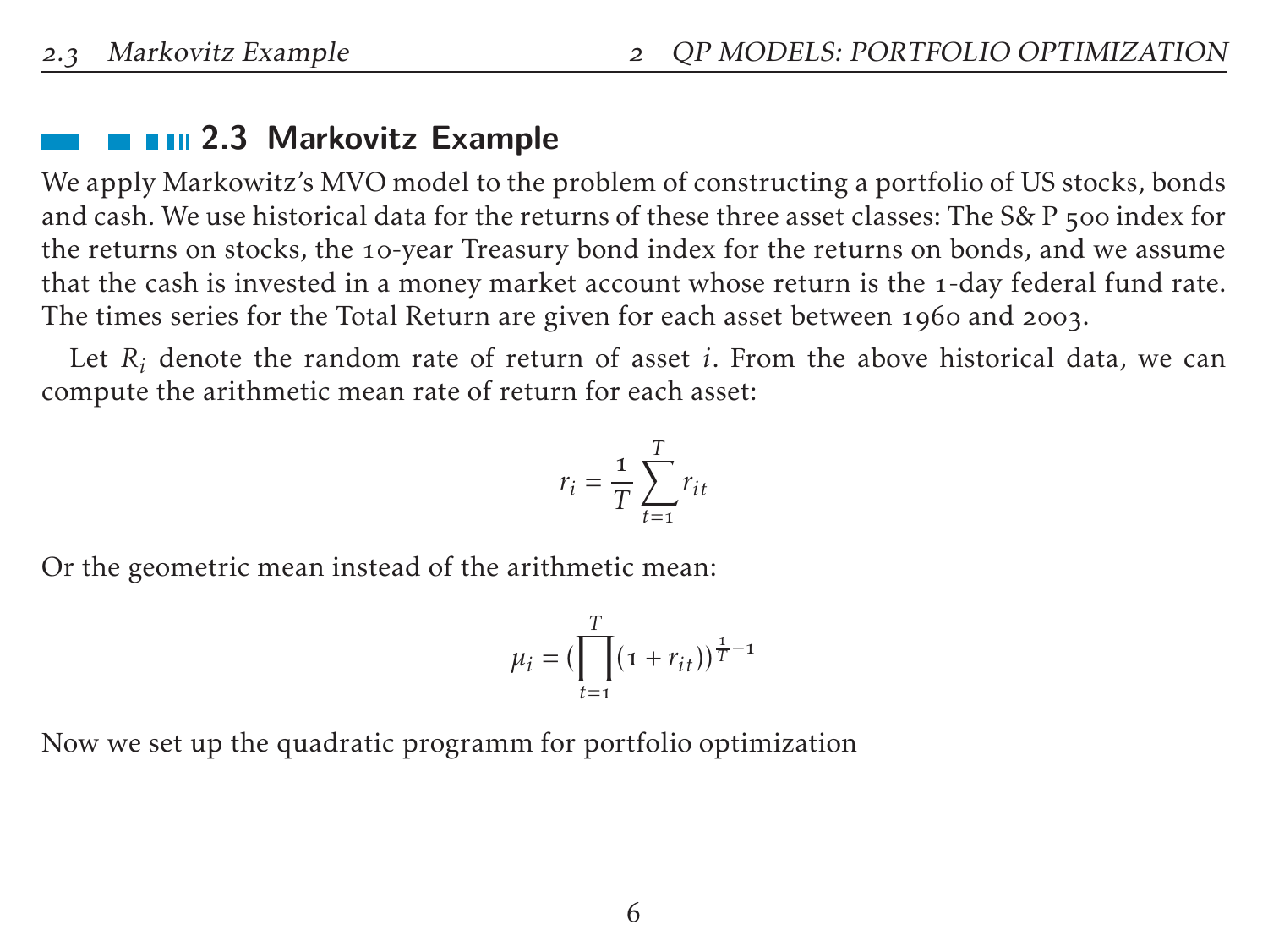$$
\begin{array}{rcl}\n\min \text{o.o284}x_{S}^{2} & +2 \times \text{o.o039}x_{S}x_{B} + 2 \times \text{o.o002}x_{S}x_{M} \\
& +\text{o.o114}x_{B}^{2} - 2 \times -\text{o.o012}x_{M}^{2} \\
& \text{o.1206}x_{S} + \text{o.0785}x_{B} + \text{o.0632}x_{M} \geq R \\
& x_{S} + x_{B} + x_{M} = 1 \\
& x_{S}, x_{B}, X_{M} \geq 0\n\end{array}
$$
\n
$$
(4)
$$

and solving it for  $R = 6.5$  to  $R = 10.5$  % with increments of 0.5 % we get the optimal portfolios and can depict the optimal allocations on the effcient frontier.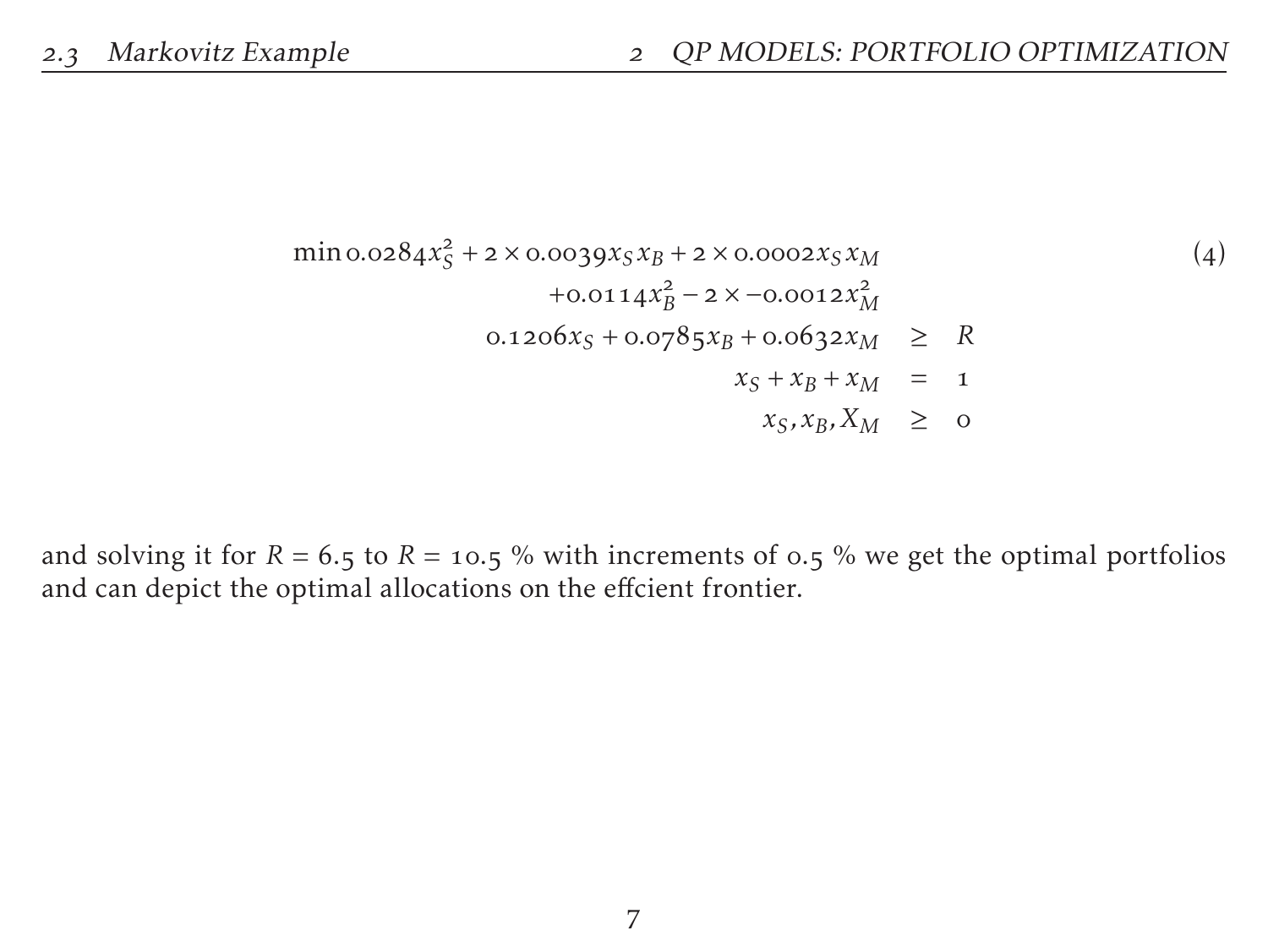### **2.4 MVO Examples**

#### Exercise 39

Solve Markovitz's MVO model for constructing a portfolio of US stocks, bonds and cash using arithmetic means, instead of geometric means as above. Vary *R* from 6.5 % to 12 % with increments of  $0.5$ %. Compare with the results obtained above.

#### Exercise 40

In addition to the three securities given earlier ( $S \& P$  500 Index, 10-year Treasury Bond Index and Money Market), consider a 4th security (the NASDAQ Composite Index). Construct a portfolio consisting of the S & P  $\pi$ 00 index, the NASDAQ index, the 10-year Treasury bond index and cash, using Markowitz's MVO model. Solve the model for different values of *R*.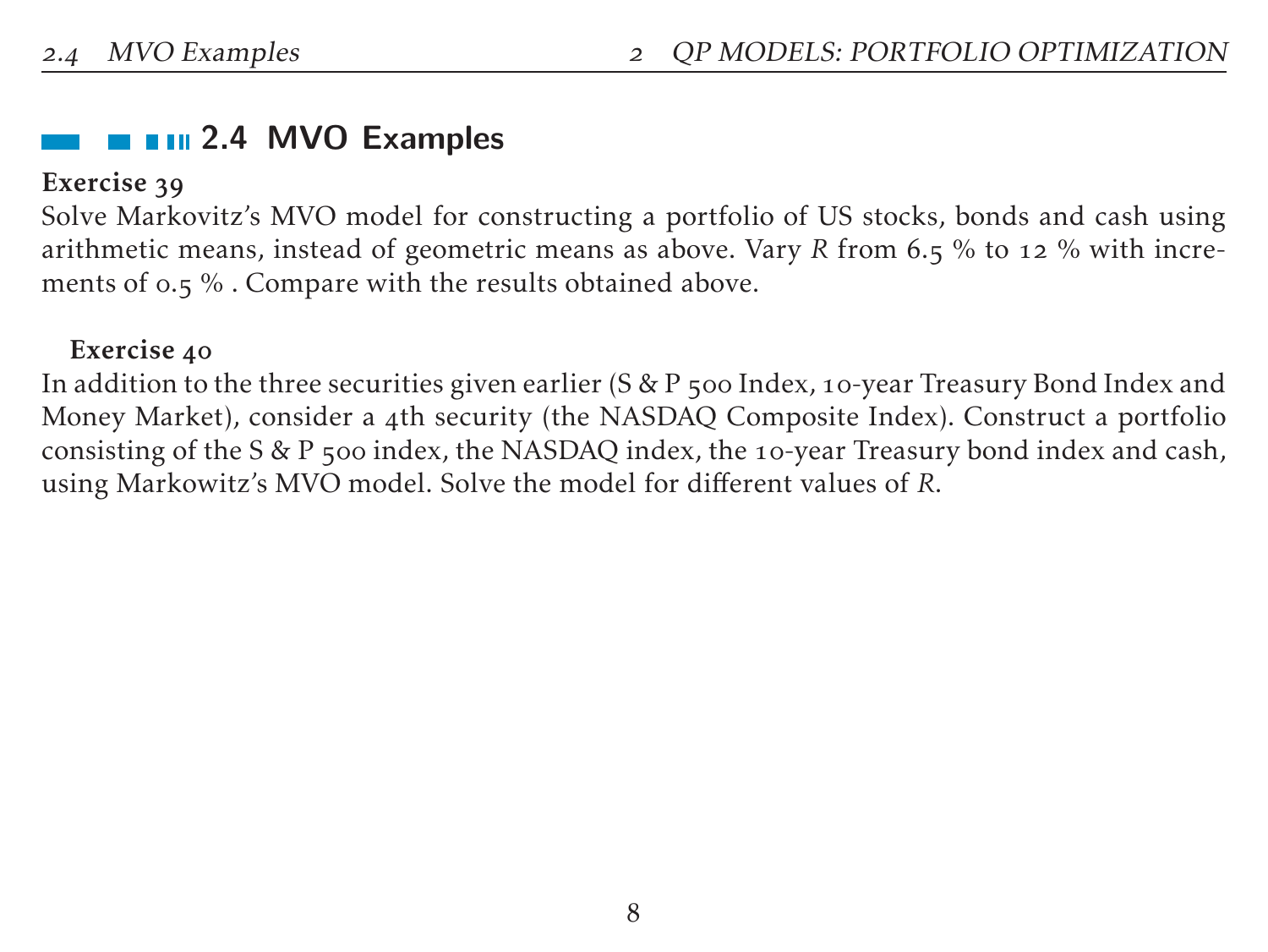### **2.5 Issues with Markovitz model**

Diversification: model tends to produce portfolios with unreasonably large weights *Solutions*:

- Additional constraints to ensure diversification (limits)
- Group securites to sectors and limit exposure to sector.

Transaction Costs: model does not account for transaction costs when reallocating *Solutions*:

- Introduce a turnover constraint  $\rightarrow$  the amount bought and sold is restricted.
- Include transaction costs (if known) directly in the model. E.g. proportional to the amount bought or sold.

**Parameter Estimation:** assumption of perfect information (on  $\mu_i$  and  $\sigma_{ij} \rightarrow$  small changes lead to large changes in "optimal" solution *Solutions*:

• Sample the mean returns  $\mu_i$  and the covariance coffcients  $\sigma_{ij}$  from a confdence interval around each parameter and then combine the portfolios obtained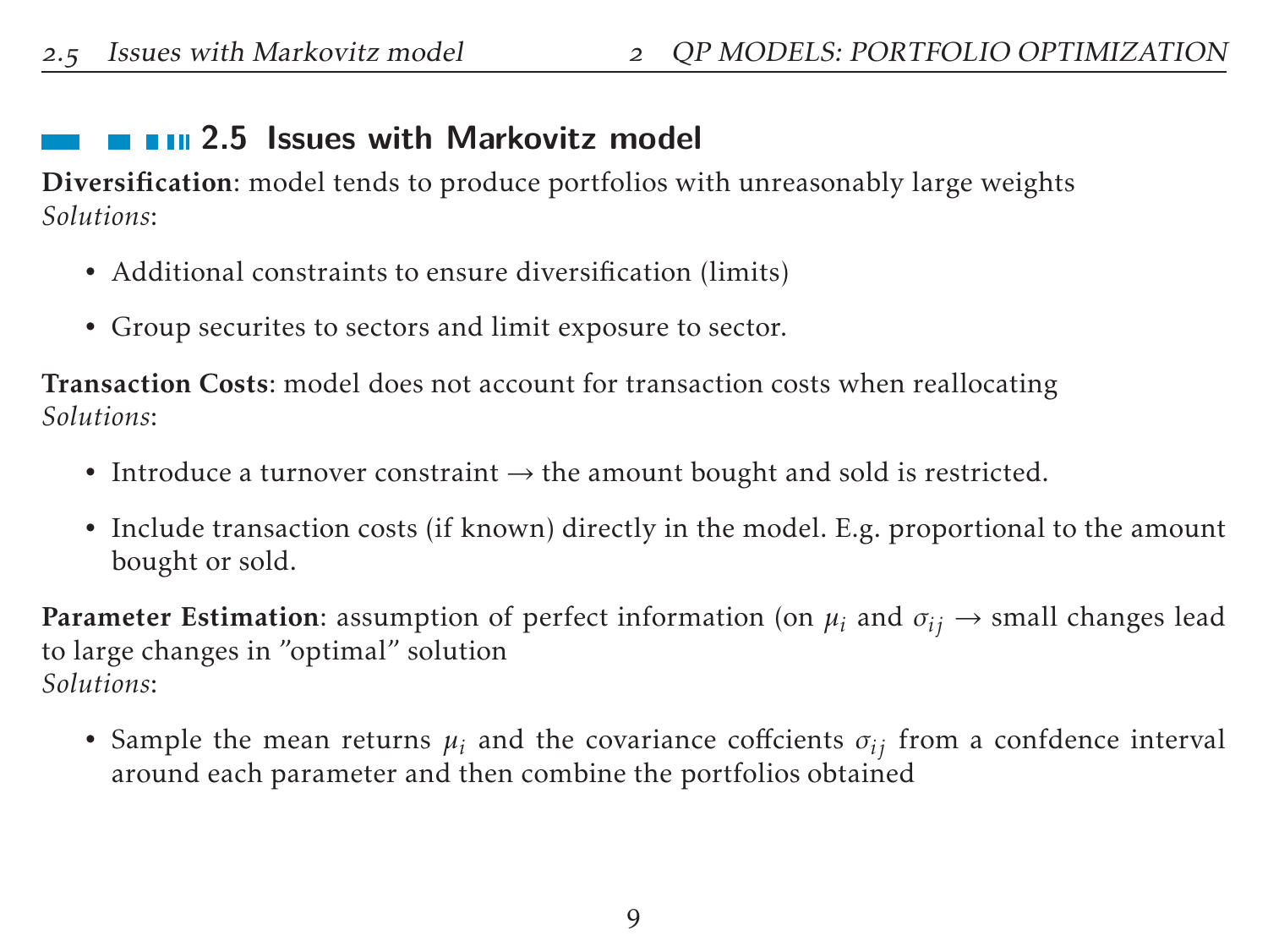• Generate a random value uniformly in an interval around the *µ<sup>i</sup>* for each stock *i* repetetively and average portfolios obtained.

#### Exercise 42

Using historical returns of the stocks in the DJIA, estimate their mean  $\mu_i$  and covariance matrix. Let *R* be the median of the  $\mu_i$ s.

- (i) Solve Markowitz's MVO model to construct a portfolio of stocks from the DJIA that has expected return at least R.
- (ii) Generate a random value uniformly in the interval  $[0.95\mu_i; 1.05\mu_i]$ , for each stock *i*.

Resolve Markowitz's MVO model with these mean returns, instead of *µ*s as in (i). Compare the results obtained in (i) and (ii). (iii) Repeat three more times and average the five portfolios found in (i), (ii) and (iii). Compare this portfolio with the one found in (i).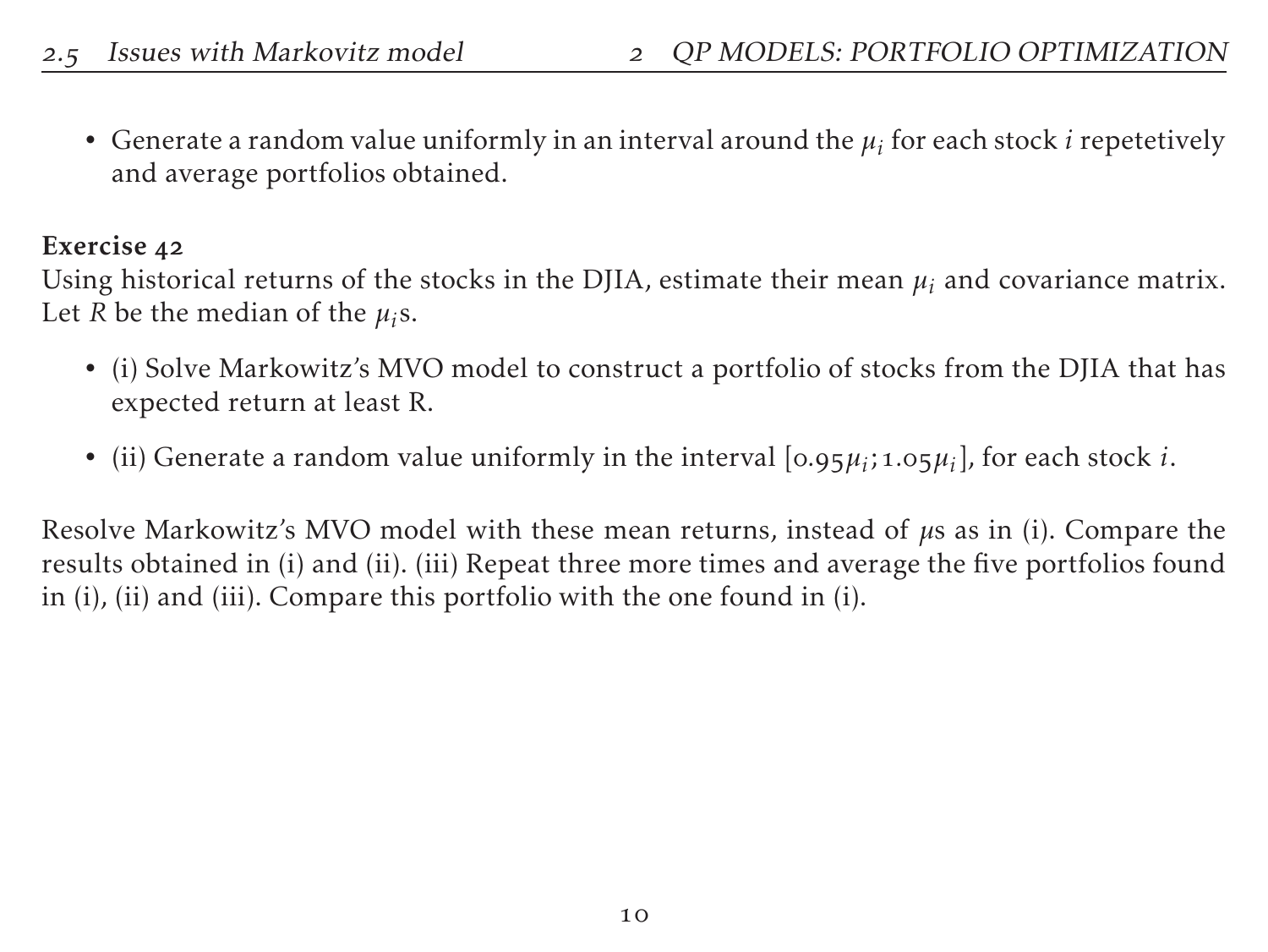### **2.6 Black-Litterman Model**

Black and Litterman recommend to combine the investor's view with the market equilibrium. The expected return vector  $\mu$  is assumed to have a probability distribution that is the product of two multivariate normal distributions. The frst distribution represents the returns at market equilibrium, the second distribution represents the investor's view about the  $\mu_i$  's. The resulting distribution for  $\mu$  is a multivariate normal distribution with mean

 $\bar{\mu} = [(\tau Q)^{-1} + P^T \Omega^{-1} P]^{-1} [(\tau Q)^{-1} \pi + P^T \Omega^{-1} q]$ 

Black and Litterman use  $\bar{\mu}$  as the vector of expected returns in the Markowitz model.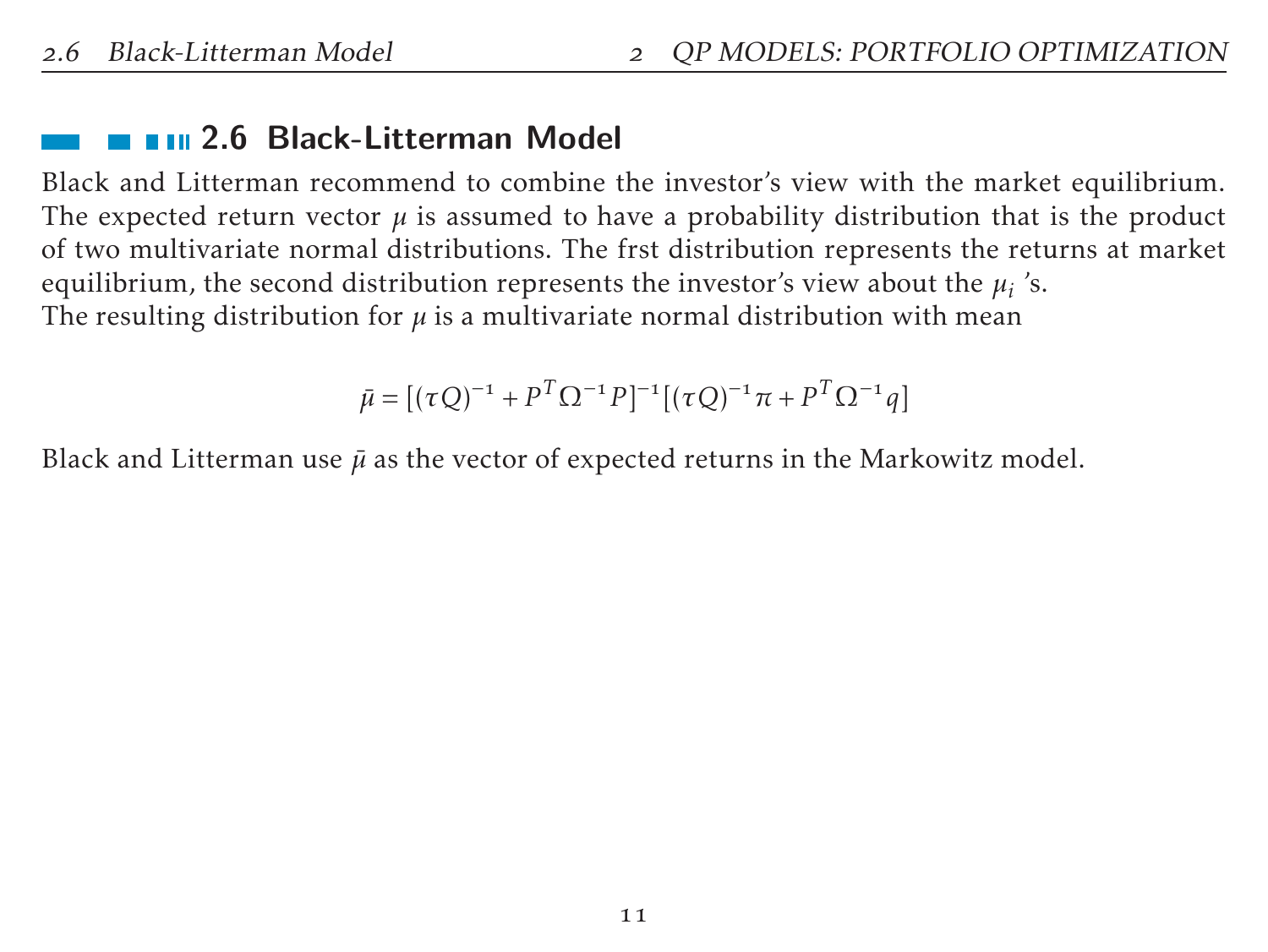### **2.7 Black-Litterman Example**

We use the expected returns on Stocks, Bonds and Money Market of the earlier examples for the vector  $\pi$  representing the market equilibrium. We need to choose the value of the small constant *τ*. We take *τ* = *.*. We have two views that we would like to incorporate into the model. First, we hold a strong view that the Money Market rate will be 2 % next year. Second, we also hold the view that S& P 500 will outperform 10-year Treasury Bonds by  $\frac{1}{5}$  % but we are not as confident about this view. These two views are expressed as follows

$$
\mu_{M} = 0.02 \text{ strong view:} \quad \omega_{1} = 0.00001
$$
\n
$$
\mu_{M} = 0.02 \text{ weaker view:} \quad \omega_{1} = 0.0001
$$
\nThen  $P = \begin{pmatrix} 0 & 0 & 1 \\ 1 & -1 & 0 \end{pmatrix}, q = \begin{pmatrix} 0.02 \\ 0.05 \end{pmatrix}$  and  $\Omega = \begin{pmatrix} 0.00001 & 0 \\ 0 & 0.001 \end{pmatrix}$ 

Solve it for  $R = 4.0$  % to  $R = 11.5$  % with increments of 0.5 %.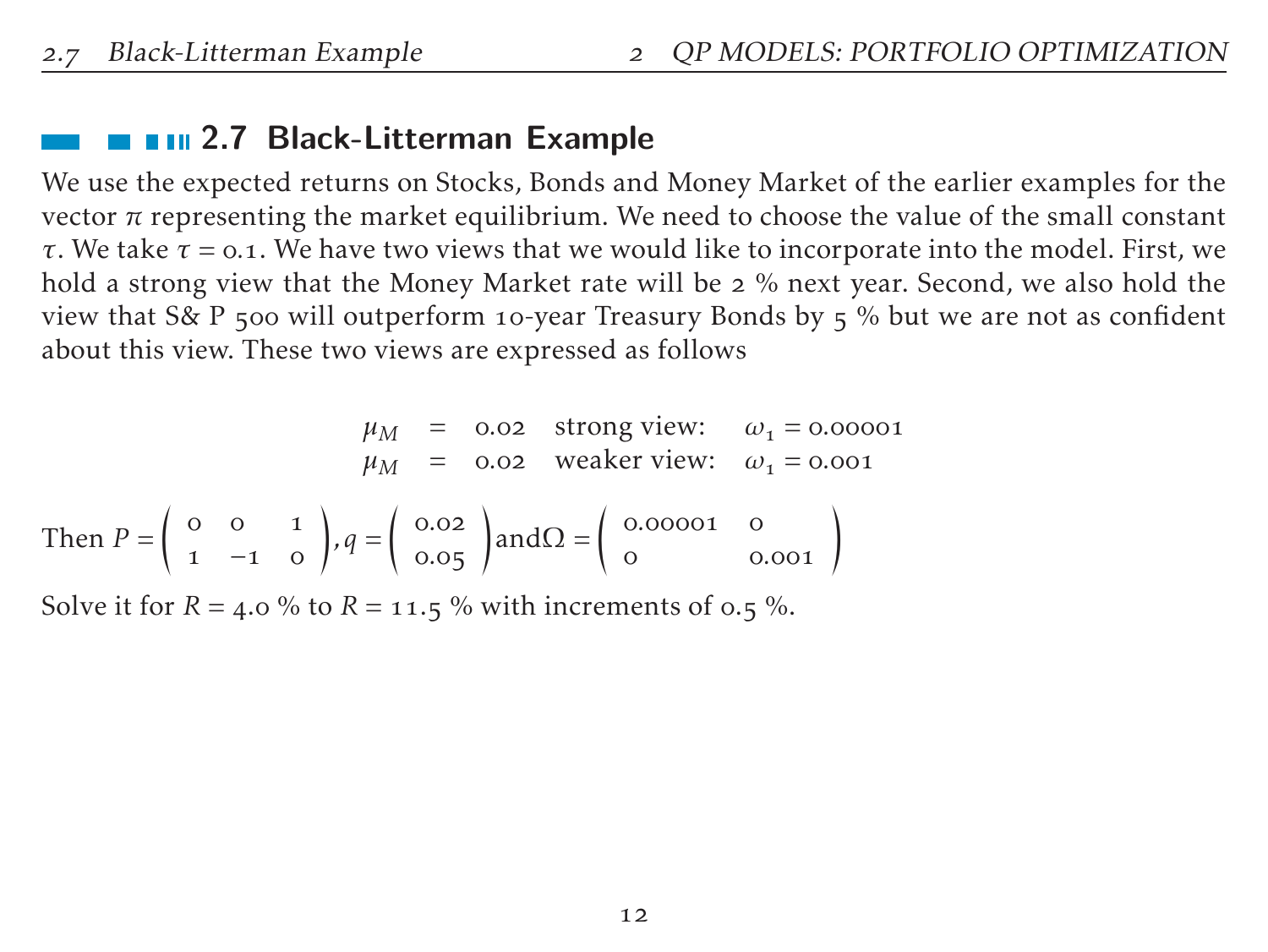#### **2.8 Mean-Absolute Deviation PO**

Konno and Yamazaki propose a linear programming model instead of the classical quadratic model. Their approach is based on the observation that different measures of risk, such a volatility and  $Li$ -risk, are closely related, and that alternate measures of risk are also appropriate for portfolio optimization. This theorem implies that minimizing  $\sigma$  is equivalent to minimizing  $\omega$  when  $(R_1,...,R_n)$  is multivariate normally distributed. With this assumption, the Markowitz model can be formulated as

$$
\min E[|\sum_{i=1}^{n} (R_i - \mu_i)x_i|]
$$
\n
$$
\text{subj. to } \sum_{i=1}^{n} \mu_i x_i \geq R
$$
\n
$$
\sum_{i=1}^{n} x_i = 1
$$
\n
$$
(5)
$$

$$
0 \le x_i \le m_i \quad \text{for} \quad i = 1, \dots, n
$$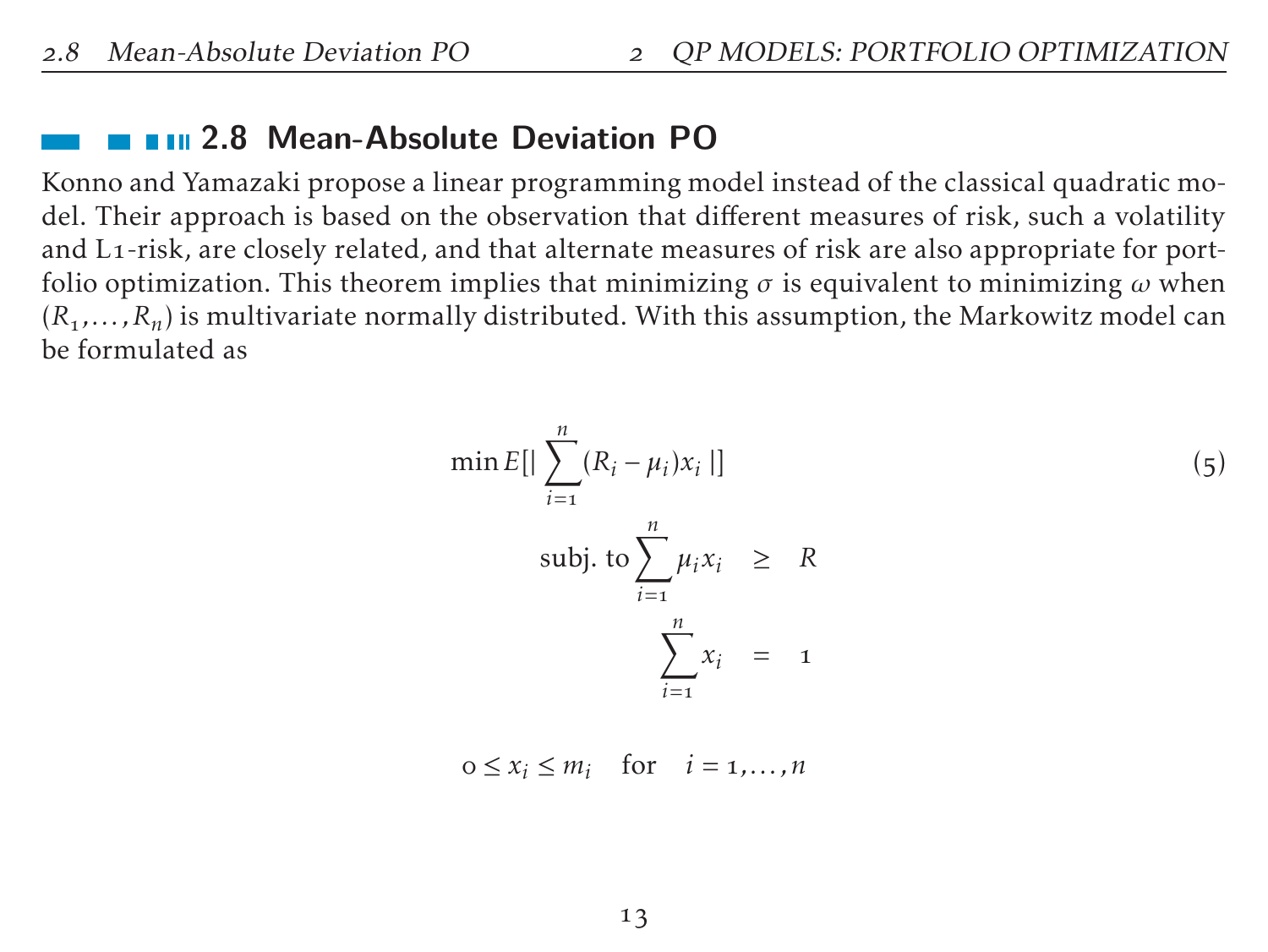the model can be rewritten as

$$
\min \quad \sum_{i=1}^T y_t + z_t
$$

```
subj. to y_t - z_t = \sum_{i=1}^n (r_{it} - \mu_i)x_i for t = 1,...,T\sum_{i=1}^{n} \mu_i x_i \geq R\sum_{i=1}^{n} x_i = 10 \le x_i \le m_i for i = 1, ..., ny_t \geq 0, z_t \geq 0 for t = 1, ..., T
```
This is a linear program. Therefore this approach can be used to solve large scale portfolio optimization problems. (See page  $141$ )

### **2.9 Other Examples for QP Models in Finance** Maximizing the Sharpe Ratio:

• When you look for a specific portfolio that lies on the efficient frontier you can define a risk you are willing to bear. Return/risk profiles of different combinations of a risky portfolio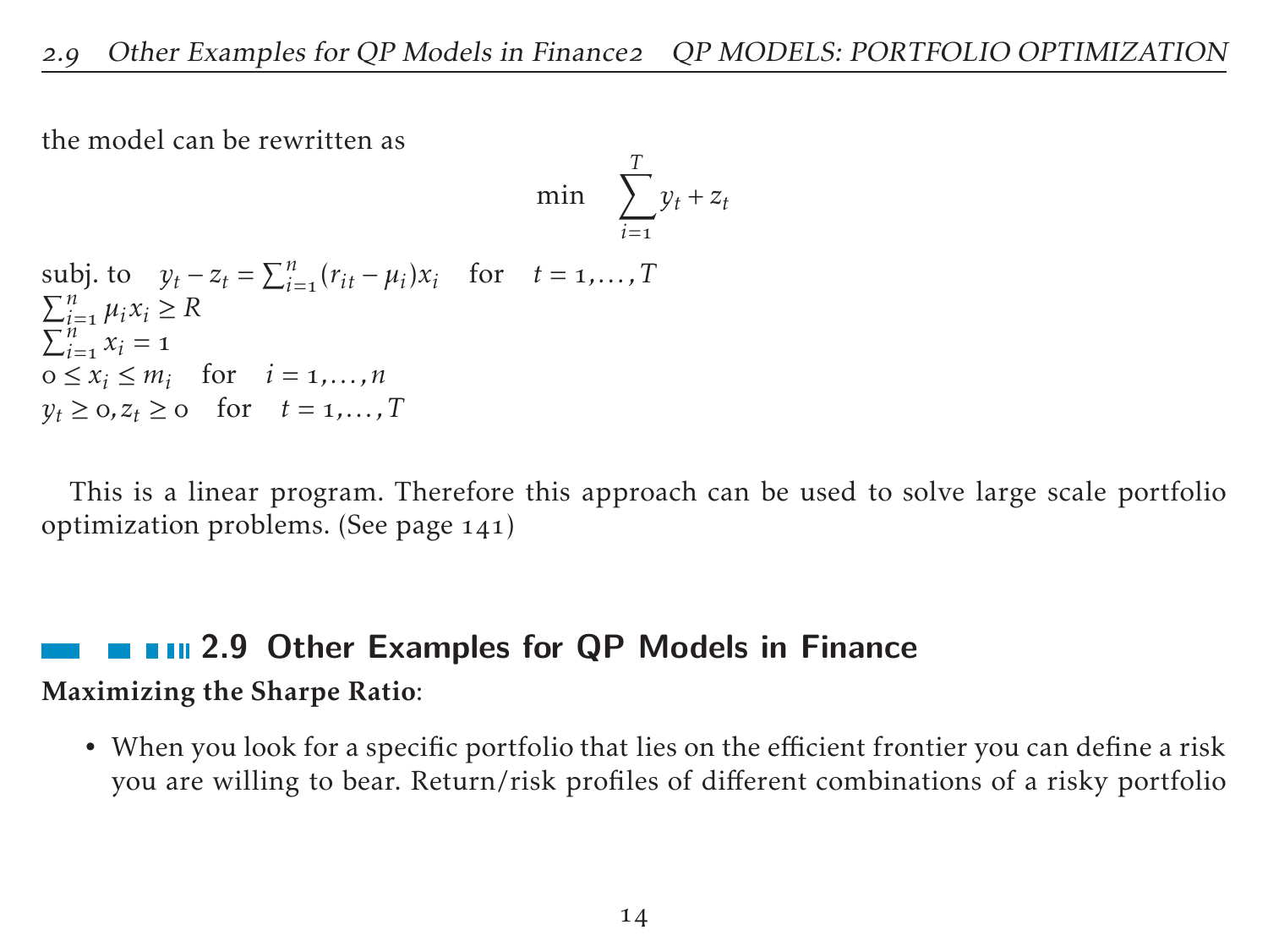#### 2.9 Other Examples for QP Models in Finance2 QP MODELS: PORTFOLIO OPTIMIZATION

with the riskless asset can be represented as a straight line – the capital allocation line (CAL) – on the mean vs. standard deviation graph. This optimal CAL goes through a point on the effcient frontier and never goes above a point on the effcient frontier. It is called the reward-to-volatility ratio introduced by Sharpe.

• The standard strategy to find the portfolio maximizing the Sharpe ratio, often called the optimal risky portfolio, is the following: First, one traces out the effcient frontier on a two dimensional return vs. standard deviation graph. Then, the point on this graph corresponding to the optimal risky portfolio is found as the tangency point of the line going through the point representing the riskless asset and is tangent to the efcient frontier. Once this point is identifed, one can recover the composition of this portfolio from the information generated and recorded while constructing the effcient frontier.

#### Returns-Based Style Analysis:

- Constrained optimization techniques can also be used to determine the effective asset mix of a fund using only the return time series for the fund and a number of carefully chosen asset classes. The allocations in the portfolio can be interpreted as the fund's style and consequently, this approach has become to known as returns-based style analysis.
- It is used when only the returns of a fund is available but not the detailed holdings. A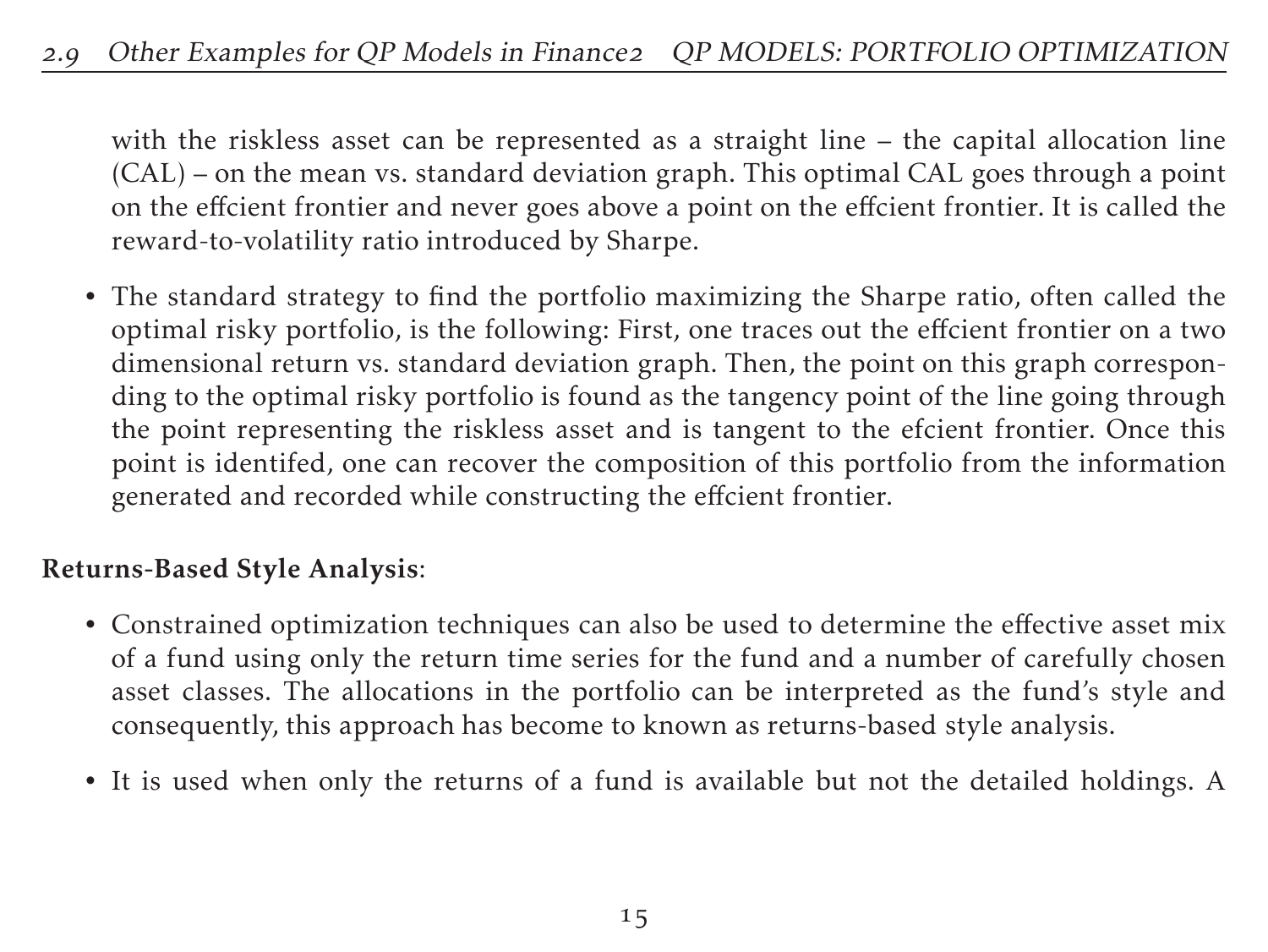#### 2.9 Other Examples for QP Models in Finance2 QP MODELS: PORTFOLIO OPTIMIZATION

generic linear factor model is used to explain the returns of passive investments with an error term  $\epsilon_t$  that represents the contribution of active management.

- The objective is to determine a benchmark portfolio such that the difference between fund returns and the benchmark returns is as close to constant (i.e., variance o) as possible. The fund return and benchmark return graphs should show two almost parallel lines.
- The problem is convex quadratic programming problem and is easily solvable using wellknown optimization techniques such as interior-point methods.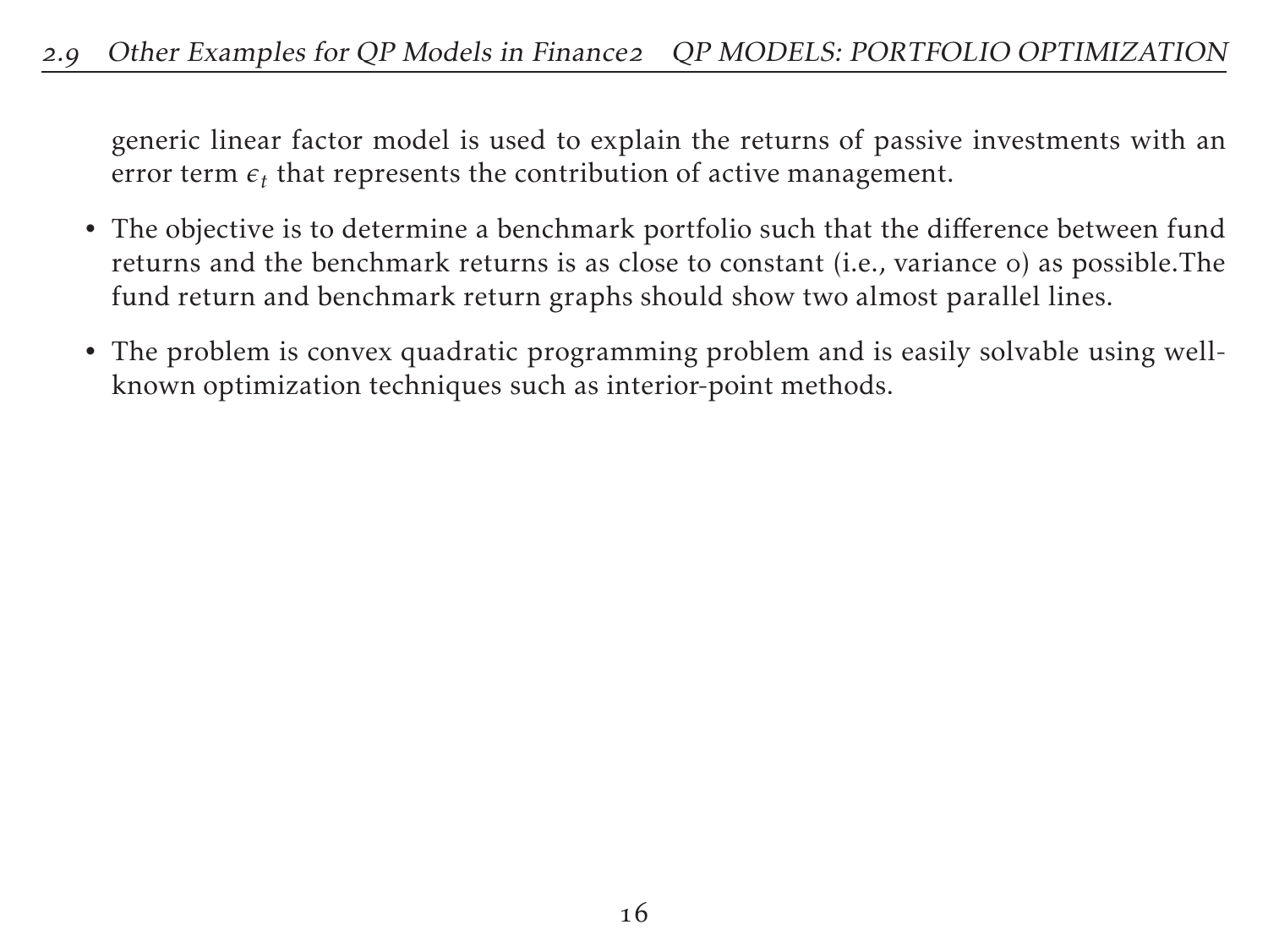# **3 Integer Programming**

These are feasible programs in which some or all variables are restricted to be integers.

### **3.1 Combinatorial Auctions**

Allows the bidder to submit bids on combinations of items

- $M = \{1, 2, \ldots, m\}$ ... the set of items the auctioneer has to sell
- $B_j = (S_j, p_j) \dots$  a bid,  $S_j \leq M$  is a nonempty set of items,  $p_j$  is the price offer for the set

Suppose the auctioneer has received

• *n* ... the number of bids  $B_1$ ,...,  $B_n$ 

• 
$$
x_j = \begin{cases} 1 & \text{if } B_j \text{ wins} \\ 0 & \text{otherwise} \end{cases}
$$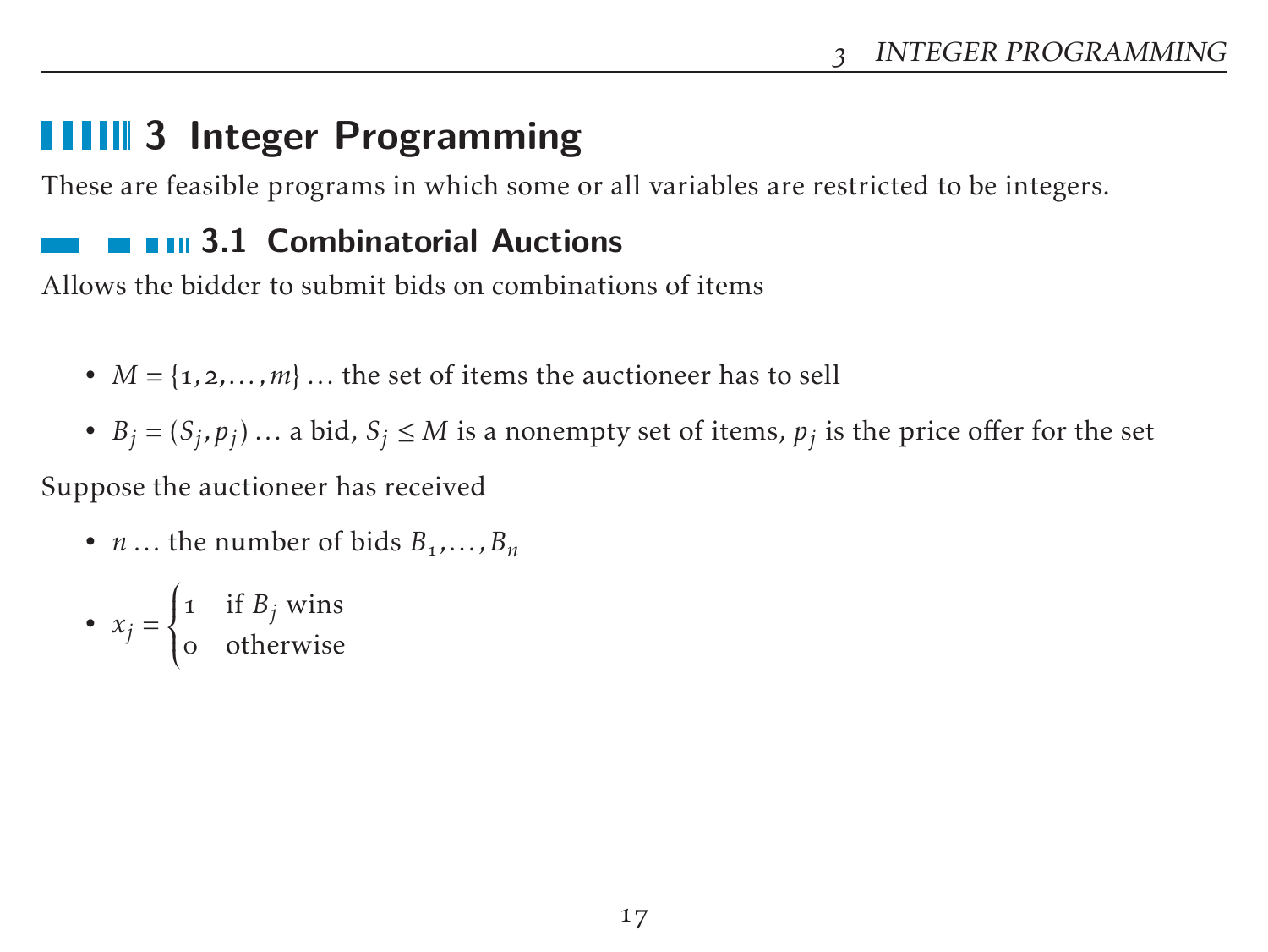Solving the integer programm

$$
\max \sum_{i=1}^{n} p_j x_j
$$
  
\n
$$
\text{subj. to } \sum_{j:i \in S_j} x_j \leq 1 \quad \text{for} \quad i = 1,...,m
$$
  
\n
$$
x_j = 0 \quad \text{or} \quad 1 \quad \text{for} \quad j = 1,...,n
$$

constraints impose that each item is sold at most once

#### R-Example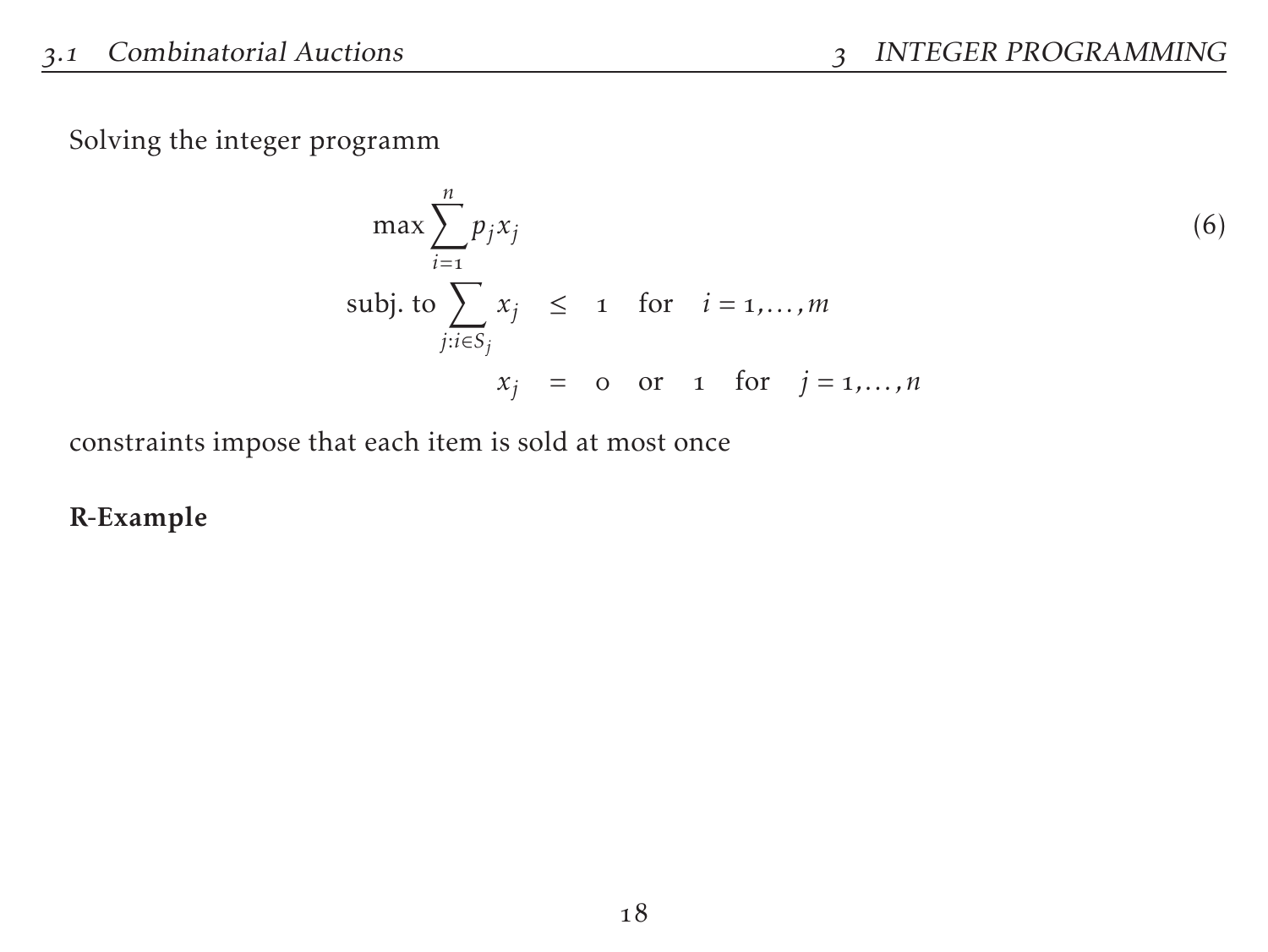Multiple units of each item to sale:

- $B_j = (\lambda_1^j, \lambda_2^j, \dots, \lambda_m^j; p_j)$
- $\lambda_i^j$ *i ...* the desired number of units of item *i*
- $p_j$  ... the price offer
- *u<sup>i</sup> ...* number of units of item *i* for sale

$$
\max \sum_{i=1}^{n} p_j x_j
$$
\n
$$
\text{subj. to } \sum_{j:i \in S_j} \lambda_i^j x_j \le u_i \quad \text{for} \quad i = 1, ..., m
$$
\n
$$
x_j = o \quad \text{or} \quad 1 \quad \text{for} \quad j = 1, ..., n
$$
\n
$$
(7)
$$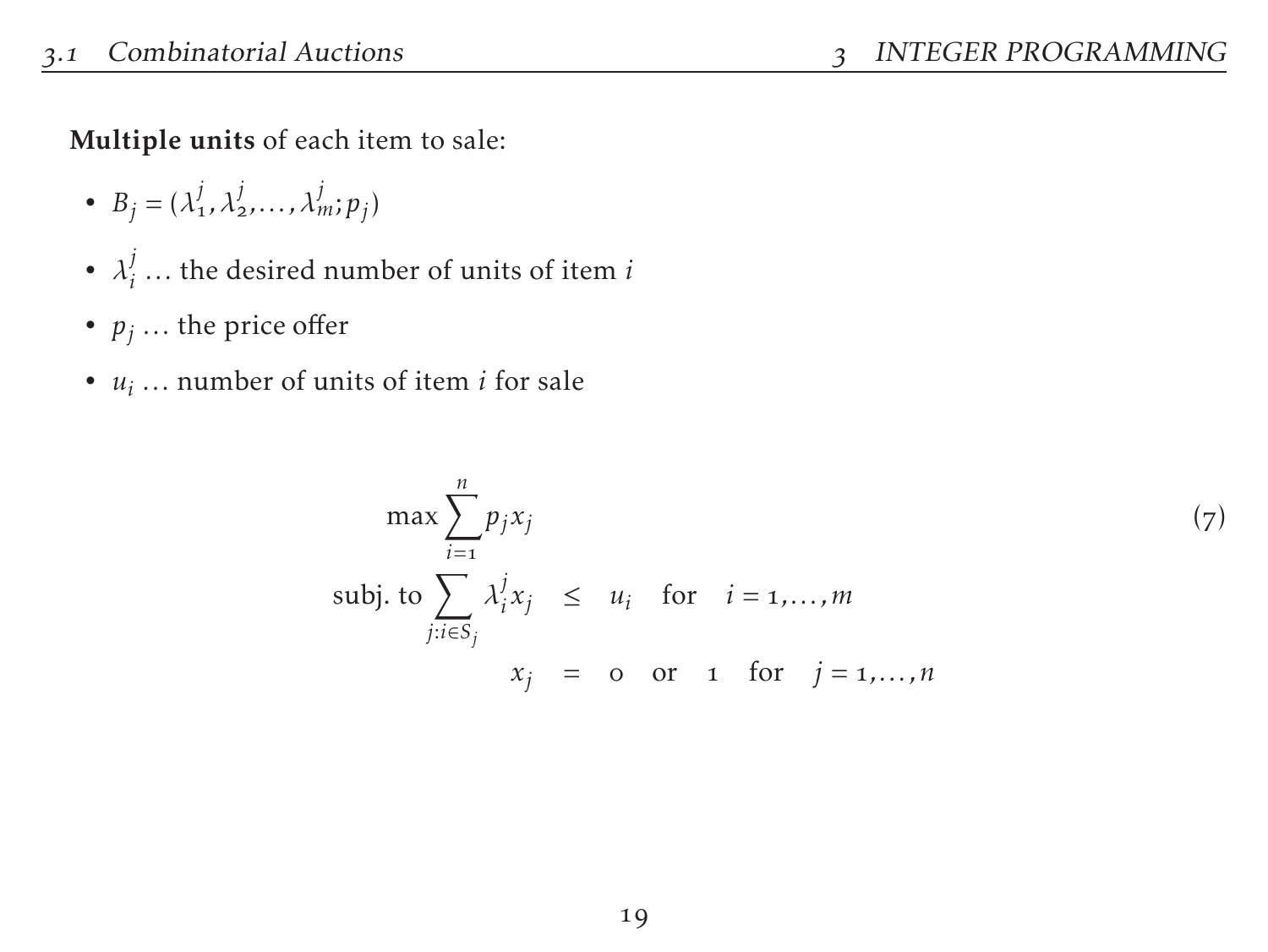### $\blacksquare$   $\blacksquare$  3.2 The Lockbox Problem

Lockbox: Often companies receive a large number of payments via checks in the mail have the bank set up a post office box for them, open their mail, and deposit any checks found.

| From    | L.A. | Cincinnati | Boston | Houston |
|---------|------|------------|--------|---------|
| West    |      |            |        |         |
| Midwest |      |            |        |         |
| East    |      |            |        |         |
| South   |      |            |        |         |

Tabelle 1: The average of days from mailing to clearing

Calculate the losses

| From    | L.A. | Cincinnati | Boston | Houston |
|---------|------|------------|--------|---------|
| West    | 60   | 120        | 180    | 180     |
| Midwest | 48   | 24         | 60     | 60      |
| East    | 216  | 180        | 72     | 180     |
| South   | 126  | ۵O         | 108    |         |

Tabelle 2: The average of days from mailing to clearing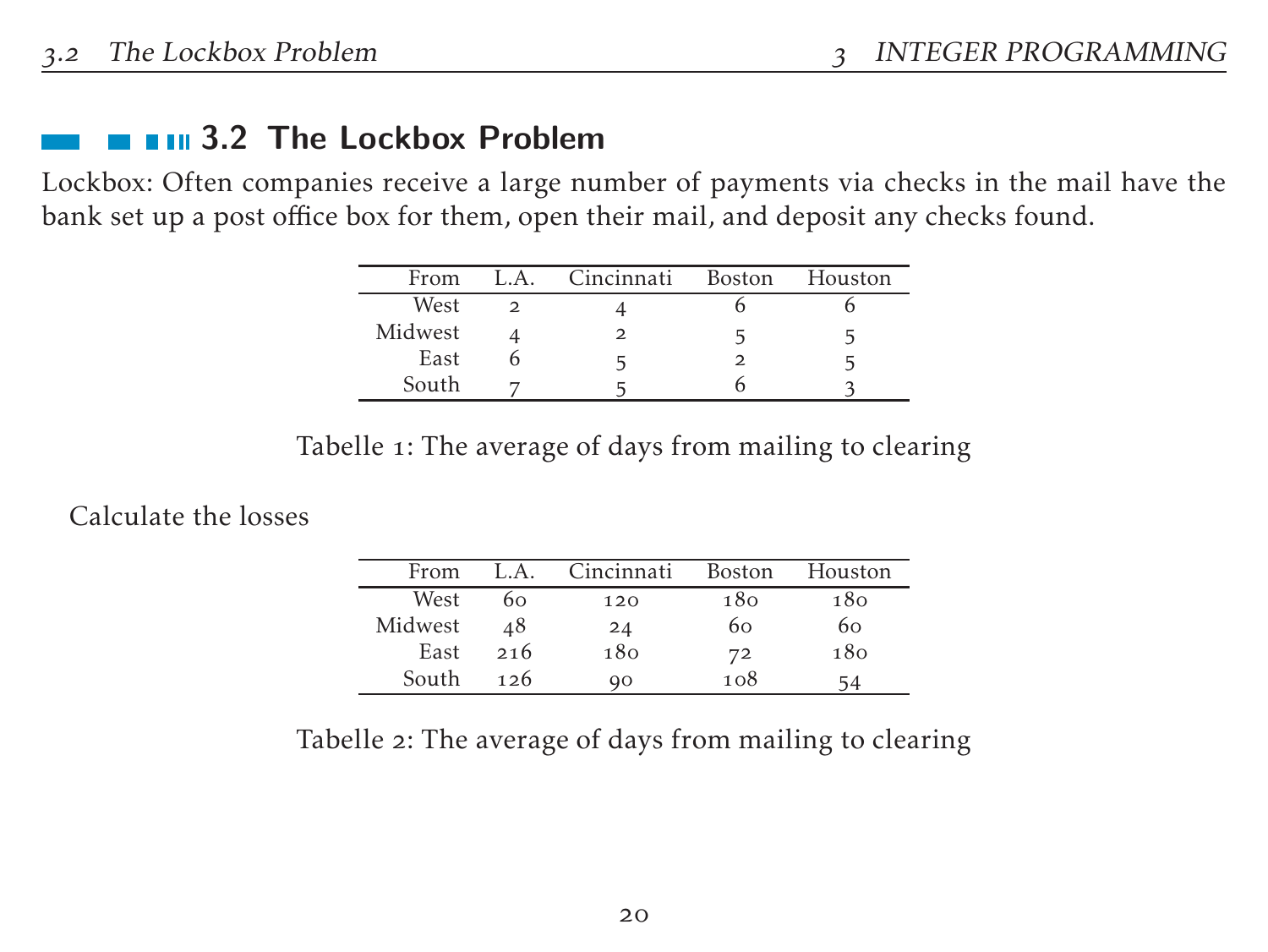Formulate the LP

 $y_j =$  $\left\{\right.$  $\overline{\mathcal{L}}$  if lockbox *j* is opened otherwise  $x_{ij}$   $\dots$  1 if region *i* sends to lockbox *j* 

Minimize the total yearly costs (each region must assign to one lockbox)

$$
\min 60x_{11} + 120x_{12} + 180x13 + ... + 90y_1 + 90y_2 + 90y_3 + 90y_4
$$
\n
$$
\text{subj. to } \sum_j x_{ij} = 1 \forall i
$$
\n(8)

or a region can only be assigned to an open lockbox (8 constraints)

$$
subj. to (LA) \t x11 + x21 + x31 + x41 \le 100y1
$$

R-Example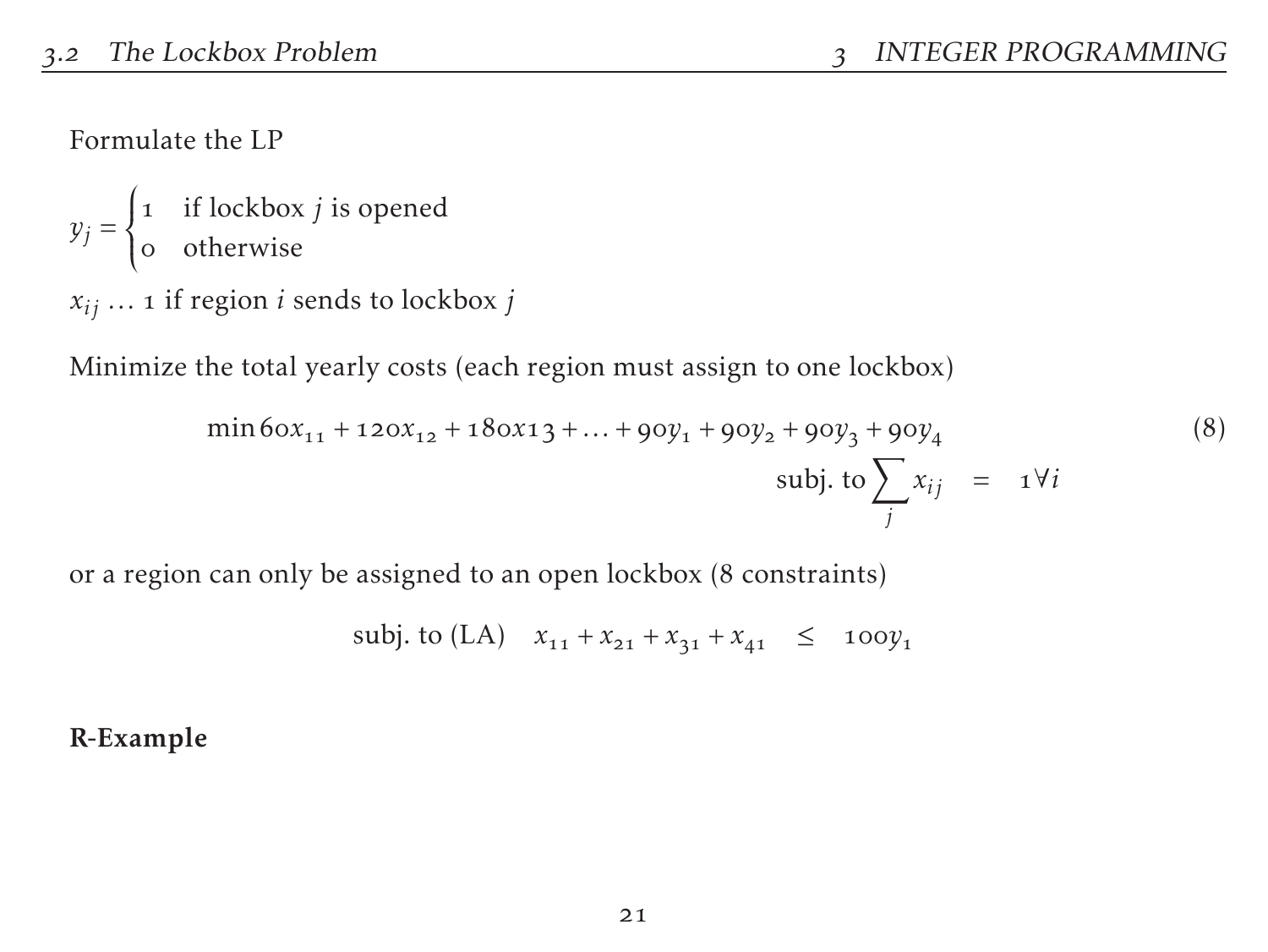### $\blacksquare$   $\blacksquare$  3.3 Constructing an Index Fund

#### **3.3.1 A Large Scale Deterministic Model**

Model that clusters the assets into groups of similar assets and selects one representative asset from each group to be included in the index fund portfolio

• *ρij ...* similarity between *i* and *j* (e.g. correlation between *i* and *j*)

\n- $$
y_j = \begin{cases} \n 1 & \text{if } j \text{ is selected} \\ \n 0 & \text{otherwise} \n \end{cases}
$$
\n- $x_{ij} = \begin{cases} \n 1 & \text{if } j \text{ is the most similar stock in the index fund} \\ \n 0 & \text{otherwise} \n \end{cases}$
\n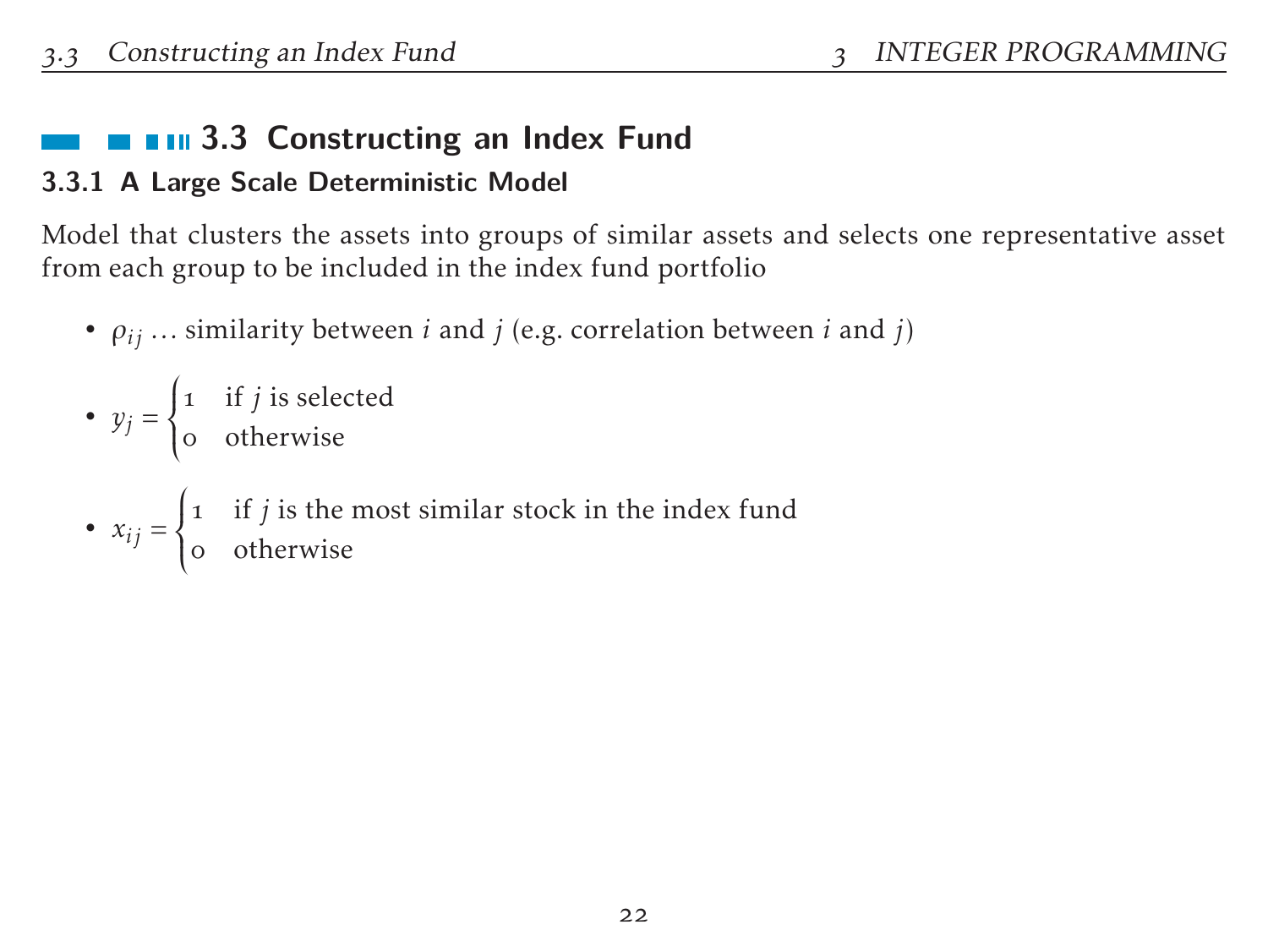$$
Z = \max \sum_{i=1}^{n} \sum_{j=1}^{n} \rho_{ij} x_{ij}
$$
\n
$$
\text{subj. to } \sum_{j=1}^{n} y_j = q
$$
\n
$$
\sum_{j=1}^{n} x_{ij} = 1 \quad \text{for} \quad i = 1, ..., n
$$
\n
$$
x_{ij} \leq y_j \quad \text{for} \quad i, j = 1, ..., n
$$
\n
$$
x_{ij}, y_j = 0 \quad \text{or} \quad 1 \quad \text{for} \quad i, j = 1, ..., n
$$

If model has been solved and *q* stocks have been selected for the index fund, weight *w<sup>j</sup>* is calculated for each *j* in the fund

$$
w_j = \sum_{i=1}^n V_i x_{ij}
$$
 (10)

- *w<sup>j</sup> ...* total market value of the stocks represented by stock *j*
- *V<sup>i</sup> ...* market value of stock *i*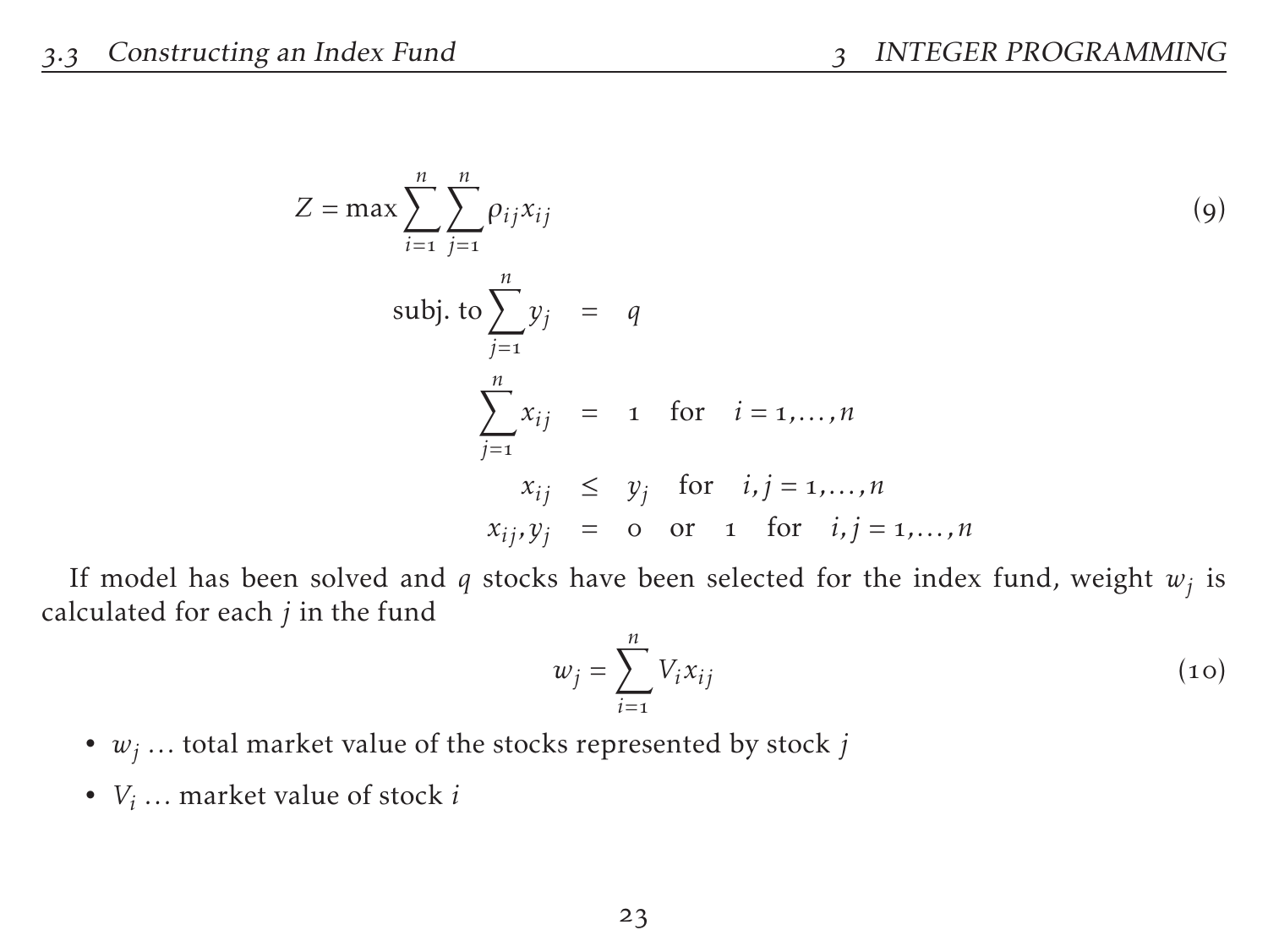Also possible is an objective function that takes the weights  $w_j$  directly into account such that

$$
\sum_{i=1}^{n} \sum_{j=1}^{n} V_i \rho_{ij} x_{ij}
$$
 (11)

but *q* stocks still need to be weighted here.

#### Solution strategy

Branch-and-Bound, very large formulation of the S&P 500: 250 000 variables, 250 000 constraints  $x_{ij} \le y_j$  $\Rightarrow$  Lagrangian relaxation defined for any vector  $u = (u_1, \dots, u_n)$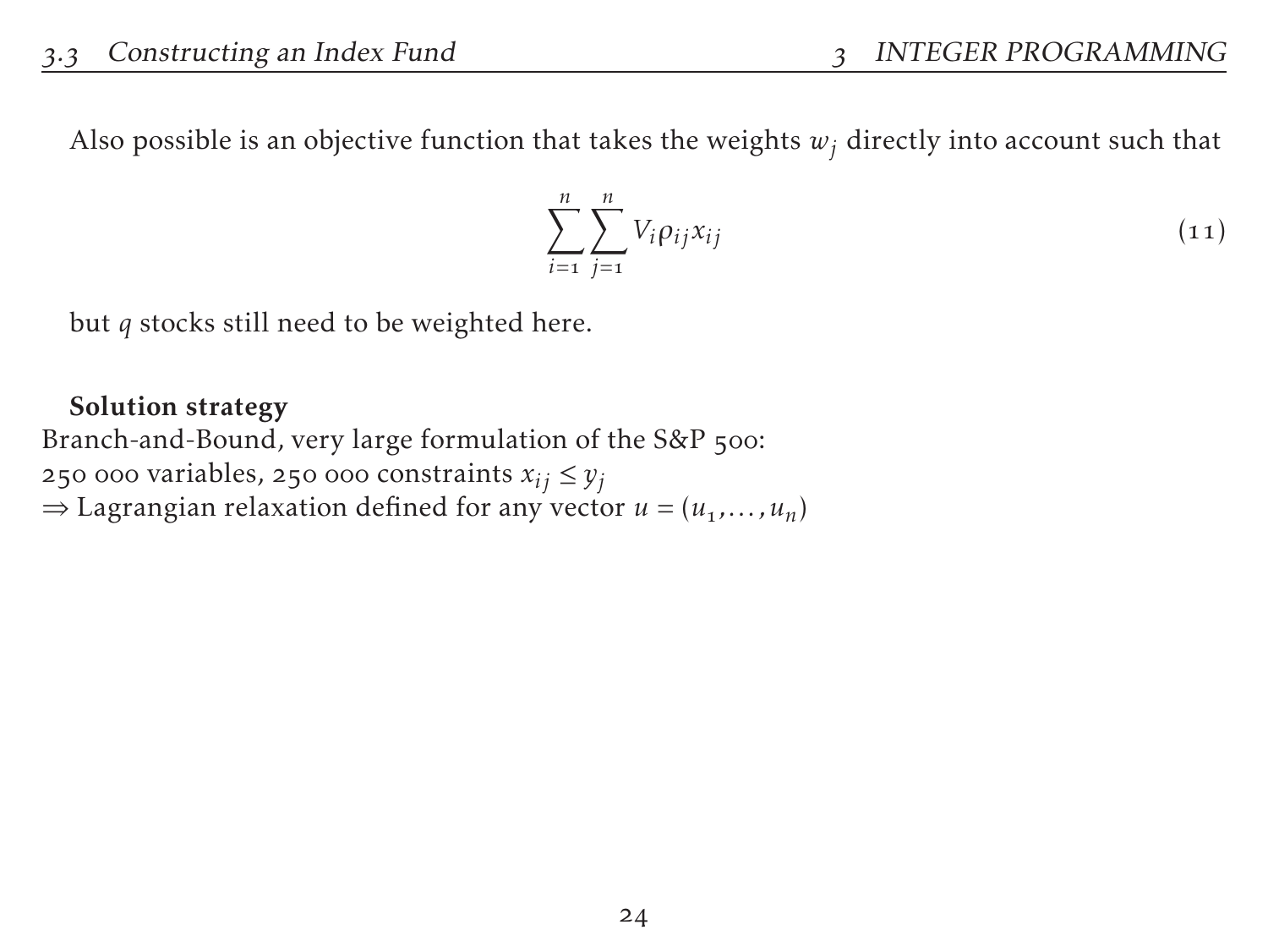$$
L(u) = \max \sum_{i=j}^{n} \sum_{j=1}^{n} \rho_{ij} x_{ij} + \sum_{i=1}^{n} u_i (1 - \sum_{j=1}^{n} x_{ij}
$$
  
\nsubject to 
$$
\sum_{j=1}^{n} y_j = q
$$
  
\n
$$
x_{ij} \le y_j \text{ for } i, j = 1,...,n
$$
  
\n
$$
x_{ij}, y_j = 0 \text{ or } 1 \text{ for } i, j = 1,...,n
$$

Property 1:

$$
L(u) \ge Z \tag{13}
$$

where *Z* is the maximum for the model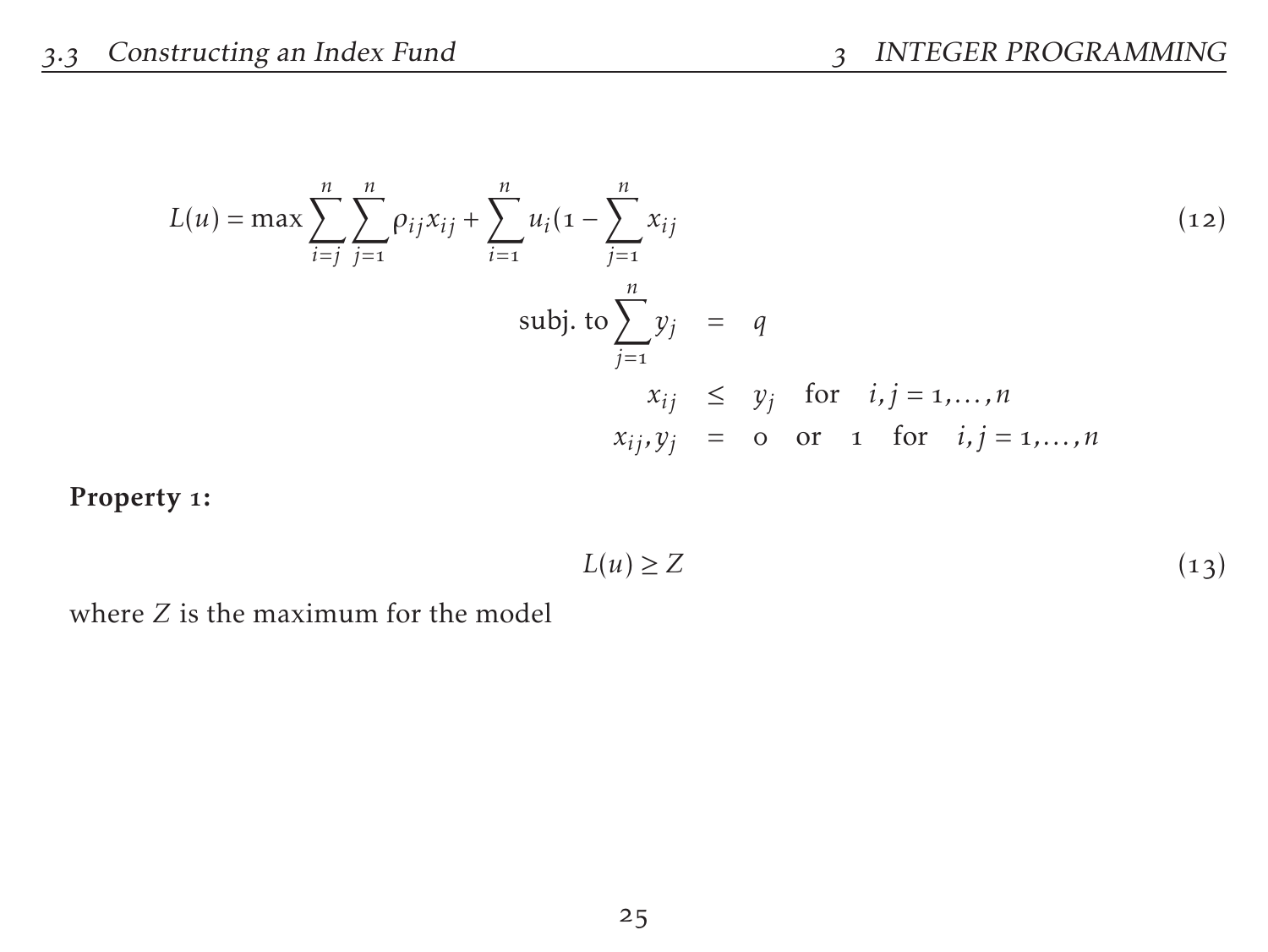#### Property 2:

$$
L(u) = \max \sum_{j=1}^{n} C_j y_j + \sum_{i=1}^{n} u_i
$$
  
subj. to 
$$
\sum_{j=1}^{n} \sum_{j=1}^{n} y_j = q
$$
  

$$
y_j = o \text{ or } 1 \text{ for } j = 1,...,n
$$

where  $C_j = \sum_{i=1}^n (\rho_{ij} - u_i)^+$ , if  $\rho_{ij} - u_i > 0$ Property 3:

if 
$$
\rho_{ij} - u_i > o
$$
 then  $x_{ij} = y_j$  otherwise  $x_{ij} = o$  (15)

In an optimal solution of the Lagrangian relaxation  $y_j$  is equal to 1 for the largest values of  $C_j$ and the remaining  $y_i$  are equal to  $\circ$ . Can also be used as heuristic solution for the model, yields to a feasible but not necessarily optimal solution but provides a lower bound on the optimum value *Z*.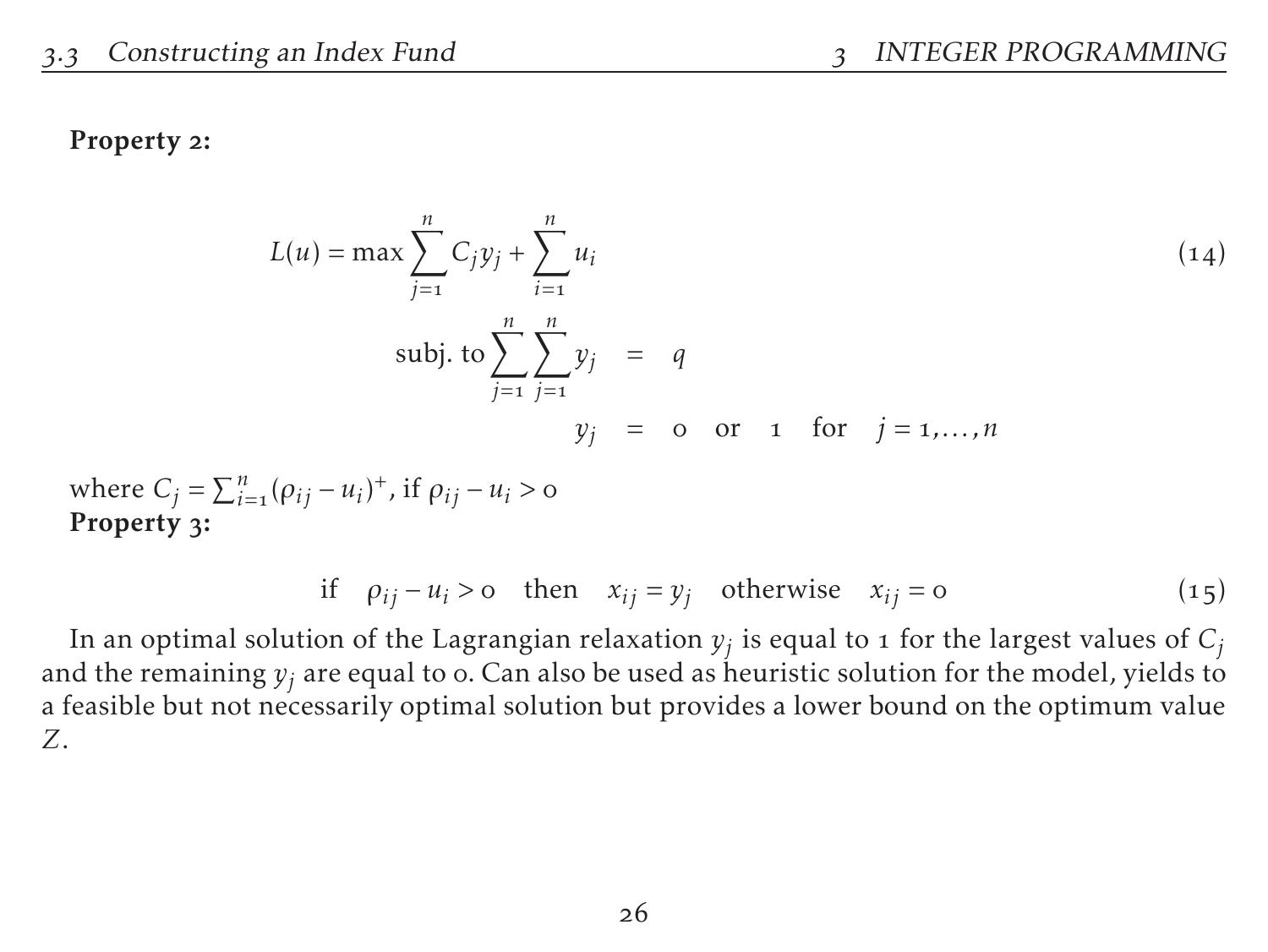### $\blacksquare$   $\blacksquare$  3.4 A Linear Programming Model

Assumes that important characteristics of the market index to be tracked have already been identified (e.g. fraction *f<sup>i</sup>* of index in each sector *i*, of companies with market capitalization in various range - small, medium, large)

• 
$$
a_{ij} = \begin{cases} 1 & \text{if company } j \text{ has characteristic } i \\ 0 & \text{otherwise} \end{cases}
$$

- $x_{ij}$ ... the optimum weight of asset *j* in the portfolio (assume that initially the portfolio hast weights o)
- *y<sup>j</sup> ...* fraction of asset *j* bought
- *z<sup>j</sup> ...* fraction sold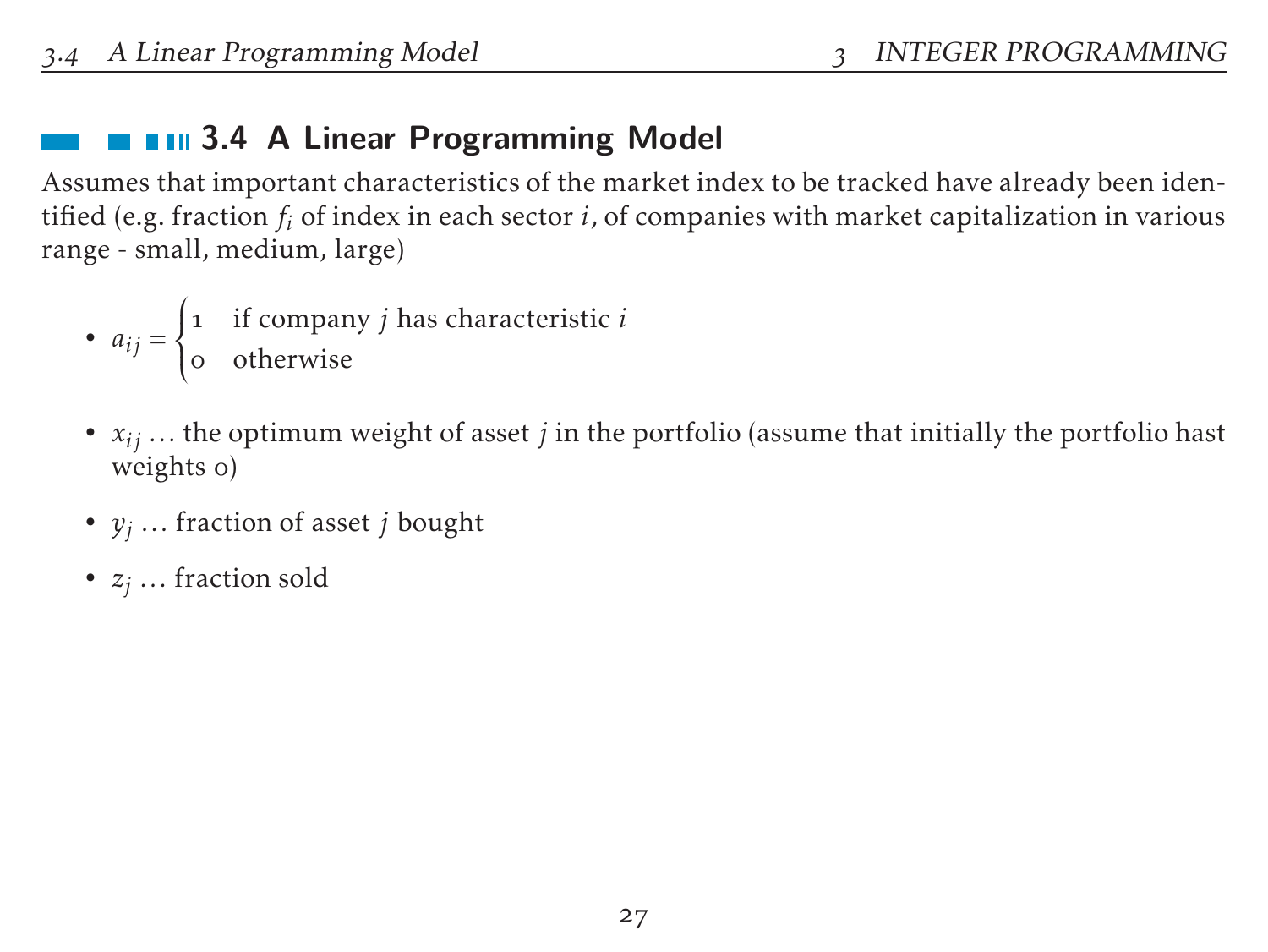$$
\min \sum_{j=1}^{n} (y_j + z_j)
$$
\n
$$
\text{subj. to } \sum_{i=1}^{n} a_{ij}x_j = f_i \quad \text{for} \quad i = 1, \dots, m
$$
\n
$$
\sum_{j=1}^{n} x_j = 1
$$
\n
$$
x_j - x_j^0 \le y_j \quad \text{for} \quad j = 1, \dots, n
$$
\n
$$
x_j^0 - x_j \le z_j \quad \text{for} \quad i = 1, \dots, n
$$
\n
$$
y_j, z_j, x_j \ge 0 \quad \text{for} \quad i = 1, \dots, n
$$

R-Example